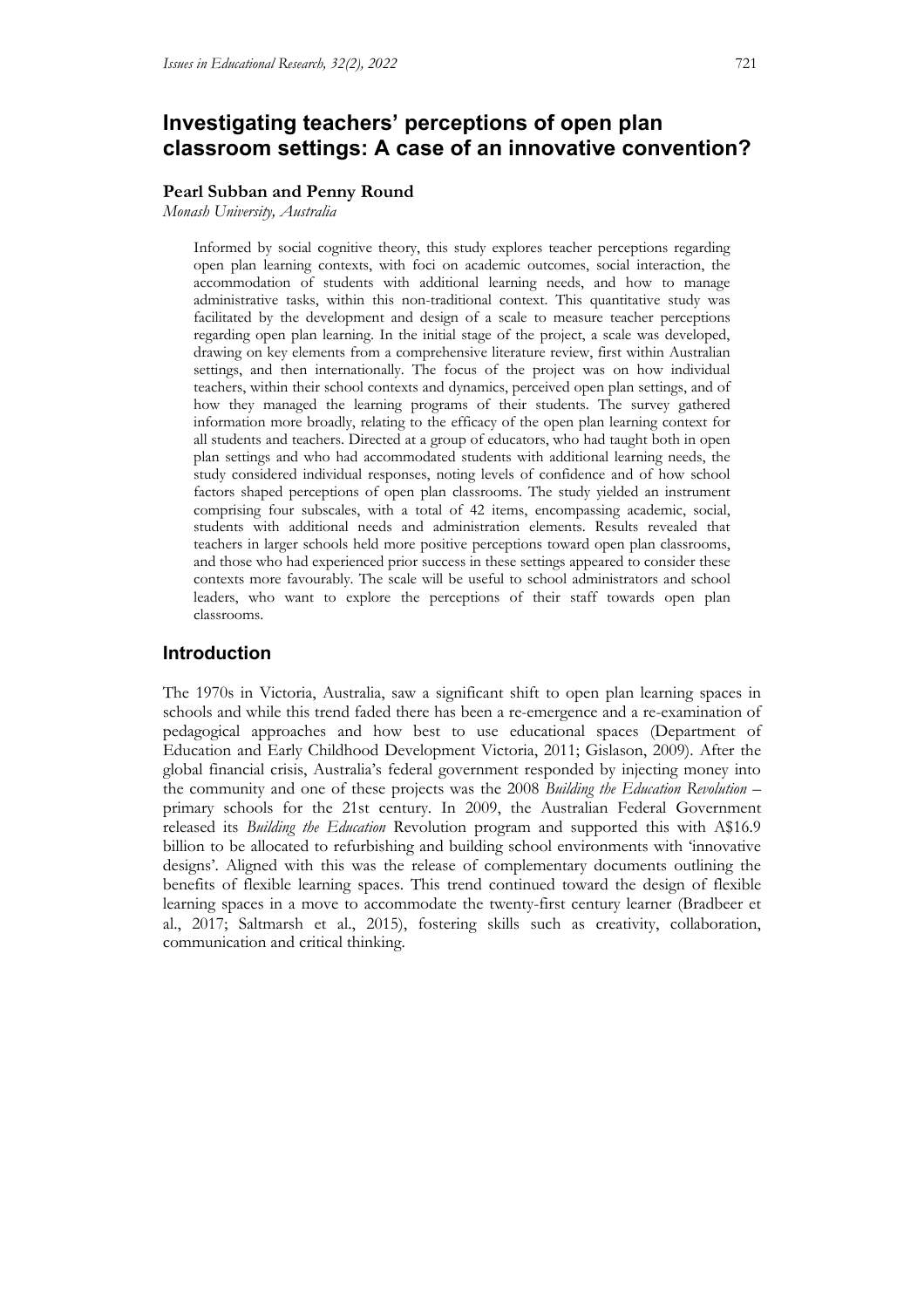Research conducted by the Organisation for Economic Cooperation and Development (OECD, 2010) into innovative learning environments (ILE) has been translated into practice in 25 countries. These ILE have also been referred to as open plan spaces and flexible learning environments and typically describe educational delivery through open and accessible spaces, that are aesthetically pleasing, comfortable and involve an integration with technology (Deppeler & Aikens, 2020). As a consequence, these spaces are arranged to encourage multiple means of learning and teaching, to improve the overall student experience (Deppeler & Aikens, 2020). Innovative learning environments (ILE) are viewed as creatively designing the environment to increase student voice and teacher voice (Alterator & Deed, 2018; Byers et al., 2018a, 2018b). Imms (2018) also noted that the time of classrooms being furnished with rows of desks, with the teacher at the front, has passed, going on to add that financial support for these innovations would be more judiciously allocated if they had been appropriately researched and based on evidencebased practice. The comment, 'The problem is that the train has gone ahead, and designs are not always based on the best evidence', rings true (Australian Research Council, 2018).

A classroom is a complex space, with students transiting in and out in varying numbers, which can impact on the acoustics, heating and lighting of a classroom. Teachers using the same room, particularly in high schools, can have vastly different pedagogical approaches and behavioural expectations. The space as a place of importance is vital (French et al., 2019). The ILE classroom can be designed in multiple ways, with moveable walls and furniture, with teachers sharing the space. It is centred on the learning of the student and the collaboration of the teachers in regards to their pedagogical approaches and implementation. It is social and yet also personalised for the student (OECD, 2010), ready for the students of the 21st century; there is the realisation of the importance of the ILE and its move from teacher-centred spaces to learner-centred (Oblinger, 2005). The emerging research on the impact of flexible learning spaces on student achievement indicates there is a positive link (Byers et al., 2018a, 2018b; Byers & Lippman, 2018). In these open plan learning spaces, as the walls come down, students can become more independent learners, with the need to develop 'self-regulatory' and 'self-reliant' behaviours (Charteris et al., 2017), and having more than one teacher in the classroom can enable one-on-one support with more individualised learning and also expanded teacher expertise, yet research is slow to address the inclusion of students with diverse needs in these spaces (Deppeler & Aikens, 2020). Woolner et al. (2014) conducted a case study in a school that had moved toward open learning spaces and found that teachers struggled with the collaborative teaching and joint planning and school leaders had not anticipated the extent of the required changes and some students struggled if the acoustics are not a factor in the set-up of the classroom, potentially adversely impacting their academic achievement, particularly students with additional learning needs (Woolner et al., 2014). In a review of research conducted over 40 years into noise in open plan classrooms, it was determined that 'intrusive noise' has been a major issue (Shield, Greenland & Dockrell, 2010). Students with a hearing impairment, students with English as an additional language or students who have sensory issues such as children on the autism spectrum or who have ADHD, are more impacted by the acoustics of the classroom than their peers without additional learning needs (Connolly et al., 2015). Also, younger children are less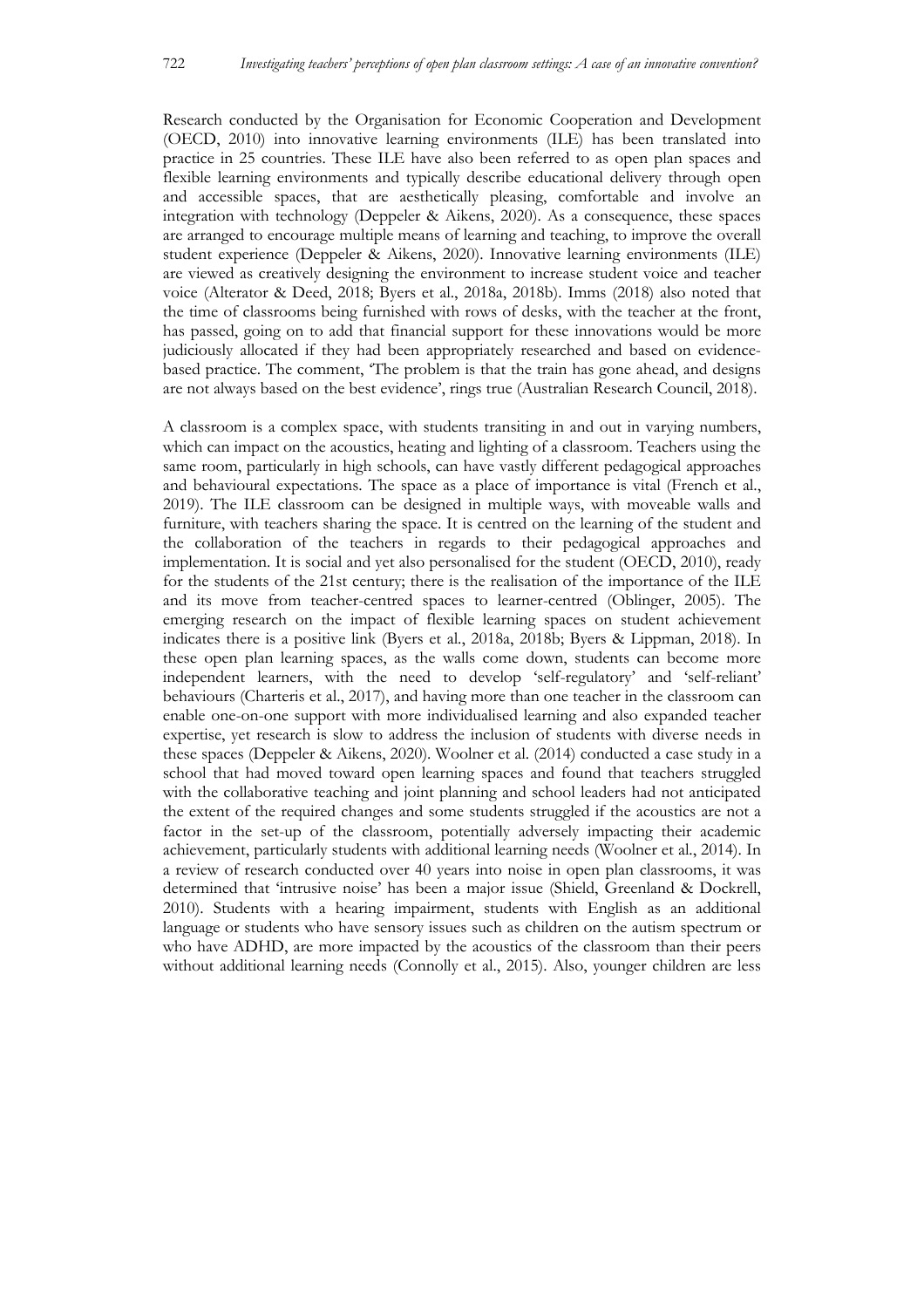The emerging research in the field of ILE tends to focus on the actual physical space rather than the 'alignment between spaces and desired educational practices, activities and behaviours' (Cleveland & Fisher, 2014), yet the notion of the design of the learning space by architects must consider functionality over aesthetics. The social model of disability posits that a disability is as a result of an inappropriate environment and we as a society need to remove as many barriers as possible (Hamraie, 2017). In Australia, the *Disability Standards for Education* (Australian Government, 2005) clarifies educational and training obligations under the Federal legislation of the Disability Discrimination Act (1992). These relate specifically to how education and training will be made accessible to students with disability and cover: enrolment; participation; curriculum development, accreditation and delivery; student support services; and elimination of harassment and victimisation (Australian Government, 2005). The open plan learning environment and the requirements of students with disability needs to be a consideration of architects, school administrators and teachers, if these are to be inclusive learning spaces.

Key findings from the LeaRN (Learning Environments Applied Research Network) project through the University of Melbourne discovered that the physical learning environment can have an impact on teaching and learning and that with a considered design there is potential to increase student engagement and achievement (Byers & Imms, 2018), but the actual physical space and the mindset of the teacher is a crucial variable as is their ability to work with colleagues. While the school building process is complex, with an eye to how the design of the building can be flexible to accommodate different needs (Daniels et al., 2022; Tse et al., 2015), there has been too little research into how the architecture of a school effects a teacher's pedagogy (Gislason, 2009), yet what is needed for the success of these less traditional approaches is support from teachers and administrators, professional learning opportunities, time and resourcing (Gislason, 2009). While the research is suggesting that innovative learning environments can have a positive impact on student learning and staff wellbeing, this is not always realised in actuality and the reason may be that there is a disconnect between the developers of the school design and the users (Deppeler & Aikens, 2020).

At the coalface, teachers are the key to the success of these inclusive innovative learning spaces. This research intends to provide a representation of the voices of 33 educators teaching students with diverse learning needs in open plan learning spaces in schools in Victoria, Australia. The teachers were Located in both primary and secondary schools, in a range of roles and positions, from a new graduate to experienced teachers. With progress towards inclusive education, where every child has the opportunity to learn alongside their peers in mainstream schools in their local communities (UNESCO, 2013), the inclusion of students in these open plan spaces was also a focus of this research, as there is also a lack of research into personalised learning for students (Prain et al., 2013).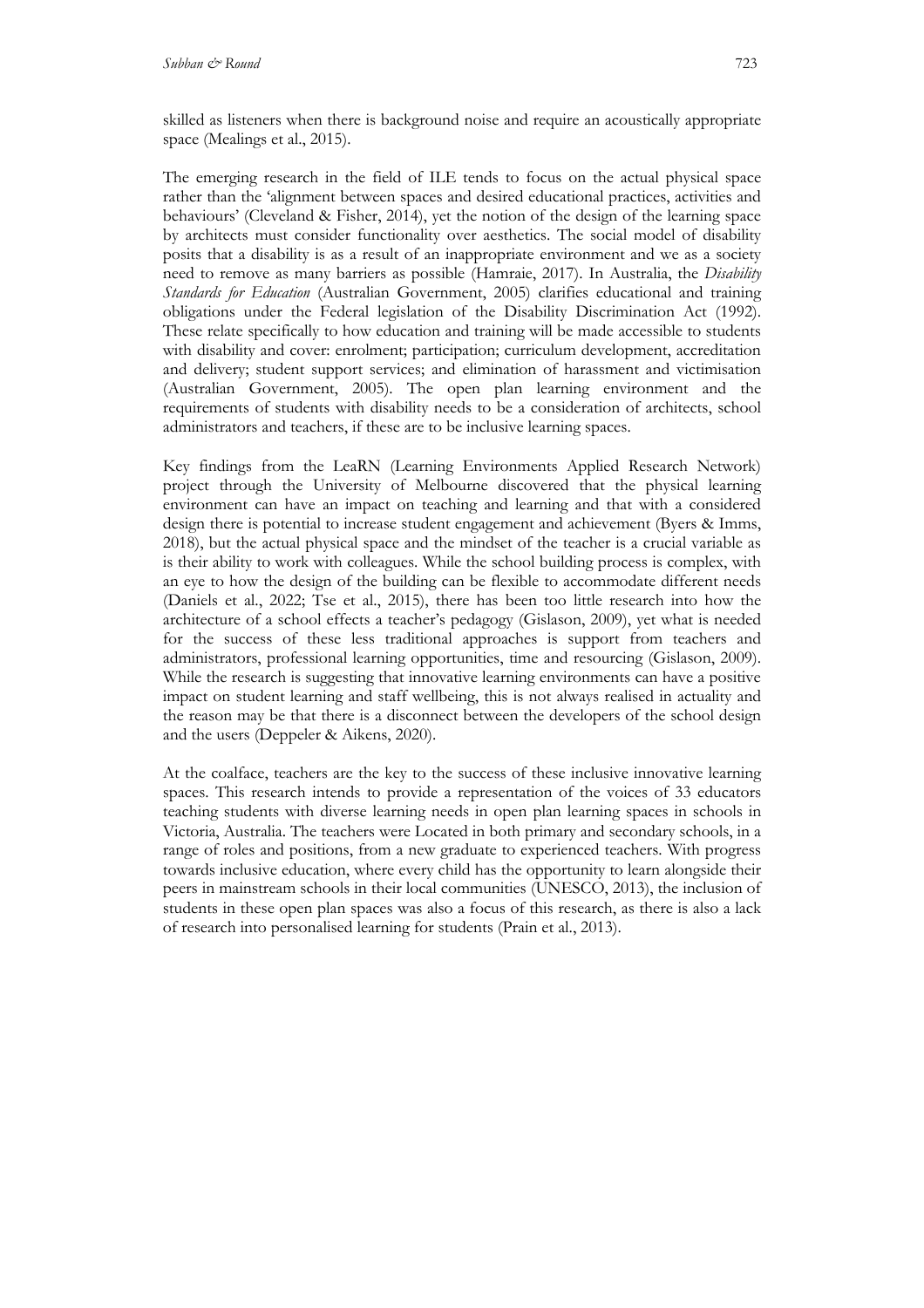## **How do open plan classrooms differ from traditional classrooms?**

Open plan classrooms often accommodate larger numbers of students, possibly up to 90, and involve team-teaching initiatives with up to 4 teachers (Henebery, 2015; Mealings, Demuth, Buchholz & Dillon, 2015). The layout of the classroom is different from a traditional classroom, with greater flexibility with regard to the use of space (Henebery, 2015; Mealings et al., 2015). In an open plan classroom, walls or partitions are often removed to accommodate greater collaboration and interaction among students and staff (Mealings, 2015). Unlike the traditional classroom of about 30 students with one teacher, the open plan classroom houses many students in one area, intended to contribute to greater social development among students (Mealings, 2015). Additionally, open plan classrooms are perceived to be less authoritarian, and may contribute to more effective group work in a more cooperative atmosphere (Mealings, 2015). The teaching and learning space is not defined in an open plan classroom, and it is suggested that students in these settings have greater autonomy compared to more traditional settings (Harper, 2018).

## **The significance of this study**

Open plan classrooms are becoming increasingly popular within contemporary schools, with several learning institutions believing that these learning environments are conducive to more effective interaction and are more likely to result in positive academic outcomes. In Australia, the Rudd Government's *Building the Education Revolution* program saw many schools utilise this public investment to create classroom spaces that embraced open plan settings (Byers & Lippman, 2018). There is some research available with regard to the impact of open planned learning on student outcomes (Henebery, 2015), and other research focuses on how teachers interact together within these learning spaces (Alterator & Deed, 2018). However, there is minimal research which focuses on the individual teacher and of how certain demographic variables may shape and influence their interaction and responses to other staff and students within the open plan classroom. As a pilot project, this study is therefore significant in two ways. Firstly, this study is focused on individual classroom teachers and their responses to open plan learning contexts with regard to their confidence, previous success, and their ability to manage student behaviour within open plan classrooms. Secondly, this study aims to create a usable instrument which can be used by educational administrators and school leaders to determine the level of comfort experienced by individual teachers interacting and teaching within open plan settings.

The research therefore is twin-pronged, hoping to garner quantitative feedback about individual teacher reactions and responses within open plan settings, and secondly to test an instrument which can be valuable in ascertaining views about how teachers perceive open plan classrooms. The instrument which is comprised of four parts, can be used holistically or discretely, as a test to gauge teachers' perceptions within open plan classrooms. It collectively draws opinions regarding how the open plan classroom facilitates the meeting of academic outcomes, how it facilitates social interaction between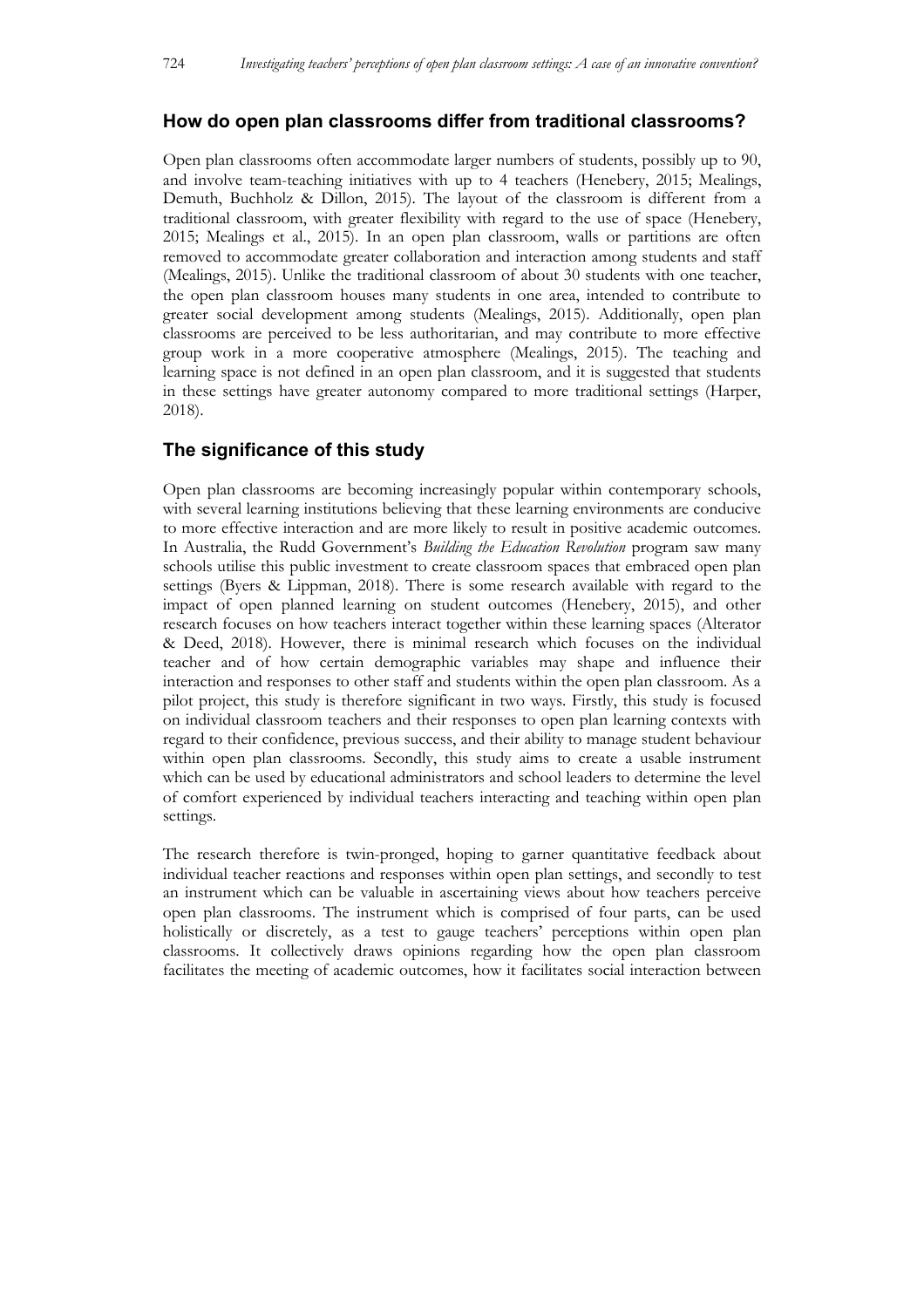and among students, how it accommodates students with additional learning needs, and of how it assists with meeting administrative requirements.

Prior to commencing data collection, ethical approval was obtained from the Monash University Ethics Committee and from the Department of Education Victoria.

## **Research questions**

As a pilot study, the exploration of teachers' perceptions of open plan learning contexts was directed by the following research questions:

- 1. What are teachers' perceptions of open plan learning in Victoria, Australia?
- 2. In what ways do selected demographic variables impact on these perceptions?

These two main questions capture the main phenomena under investigation, incorporate the context and hone in on the population under consideration.

## **Conceptual framework**

This study was framed by Bandura's *Social Learning Theory* (SLT), which is a cognitive model that considers how both environmental and cognitive factors interplay to shape and influence human learning and behaviour (Bandura, 1977b). Bandura (1977) built on the idea of radical behaviourism by adding two significant features to learning with others (Bandura, 1977a). Firstly, he acknowledged that there is a mediating process which features between the stimulus and the response, and secondly that behaviour is often gleaned from the environment, often through the process of observational learning (Bandura, 1977a). Within the context of this study, the focus is on the perceptions of teachers regarding the ability to teach and manage behaviour within open plan classrooms. Teachers in open plan classrooms are often interacting with other staff and their students in order to create an environment conducive to learning, within this innovative and nontraditional environment. As a consequence, teachers are the recipients of a range of external stimuli including the behaviour of other educators, support staff, and children. This process of attending to and sometimes imitating other individuals, leads to certain expectations and behaviours within the setting. Furthermore, teachers are often responsive to the behaviour of others, and are likely to continue performing behaviours based on certain types of reinforcement. If teachers meet with success and their students achieve academic outcomes within these contexts, they are likely to continue teaching effectively within this setting, and enhance their skills.

Reinforcement therefore occurs externally; however, it may impact on internal values and beliefs. Teachers are also exposed to and observant of other educators within such contexts, and are therefore likely to repeat behaviours that are working for others within the context of open plan learning. Bandura called this vicarious reinforcement. Teachers are likely to observe specific behaviours and mannerisms in other teachers and support staff that produce outcomes which they consider to be satisfactory or gratifying. As a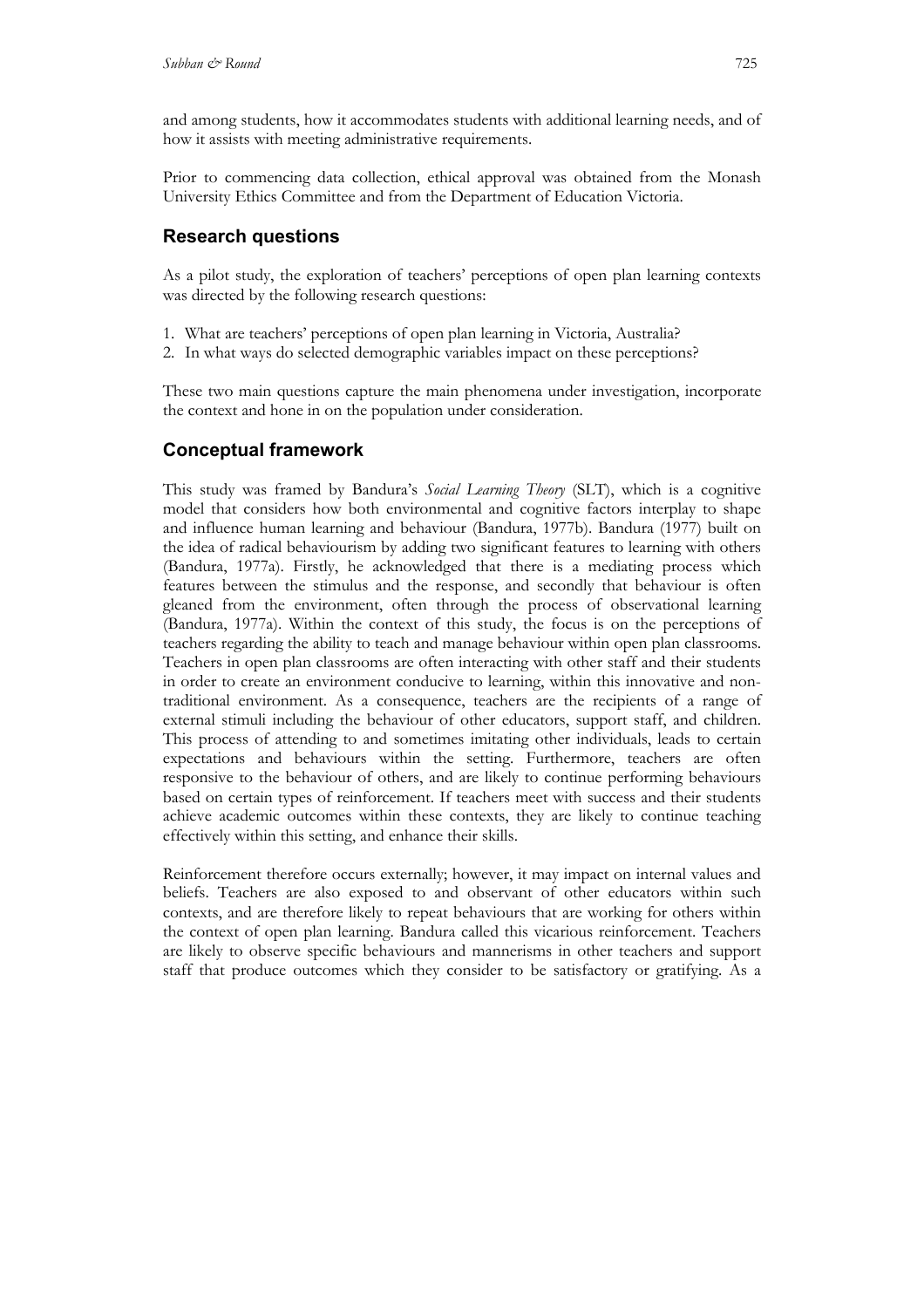result, they are likely to adopt these observed behaviours, and attitudes, especially if "the model" whom they are observing possesses qualities which they find appealing. This internalising or adoption of another's behaviour is not conscious, especially within a setting like open plan learning where the dynamics are often quite vibrant and active. Bandura's *Social Cognitive theory* (1977) is often used within the process of student learning, however, within the context of open plan learning, this research acknowledges that teachers are often participants in the learning process as much as their students are.

### **Scale construction**

The scale was constructed in line with key criteria recommended regarding scale validity and construction. Four conceptual factors were considered in the construction of the scale, in order to ensure academic rigour (Carmines, 1979; DeVellis, 2017; Fink, 1995).

#### *Face validity*

The appearance and overall presentation of the scale was considered in order to maximise appeal to potential respondents (Carmines, 1979; Fink, 1995). Given that the scale was targeted at school teachers, attempts were made to increase its visual appeal using appropriate formatting and colour. It also offered respondents a reasonable platform to articulate their views on open plan learning within contemporary contexts (Zeller & Carmines, 2013). At the outset the research team explored several available sources, which provided information on open plan learning contexts, and the accommodation of students with disabilities into these settings. Aligned with scale development, this initial perusal of the literature yielded an extensive pool of items, which embraced relevant ideas and views gleaned from research studies, opinion pieces, reports, and anecdotal evidence drawn from the Internet (Morgado et al., 2017). Efforts were made to include as many ideas as possible, especially since a scale of this nature was not developed previously within an Australian context. Additionally, the lived experience of both the researchers, who are also educators in the field, informed the selection of initial items for the preliminary pool. This background knowledge allowed the team to word and reword items, enlightened by not just their own experiences, but through conversations with teachers and researchers in the field. Through deductively and inductively examining this initial pool, the research team was able to identify pertinent elements, to construct a comprehensive pool of items, representing a range of ideas related to open plan learning contexts (Boateng et al., 2018). The preliminary scale generated a final pool of 42 items.

#### *Construct validity*

The study combined the theoretical underpinnings of Bandura's Social Learning Theory, Bronfenbrenner's social ecological model, and the underlying tenets of Vygotsky's social cultural theory. Informed by these major constructs, the scale embedded specific word choices, incorporating relevant verbs linked to these paradigms, to elicit accurate responses from participants. In considering structural validity, the recommendations of De Vellis (2017), Carmines and Zeller (1991) and Fink (1995) were considered during scale construction. The scale was divided into four sections – academic; social/collaboration; students with additional learning needs, and administration. In the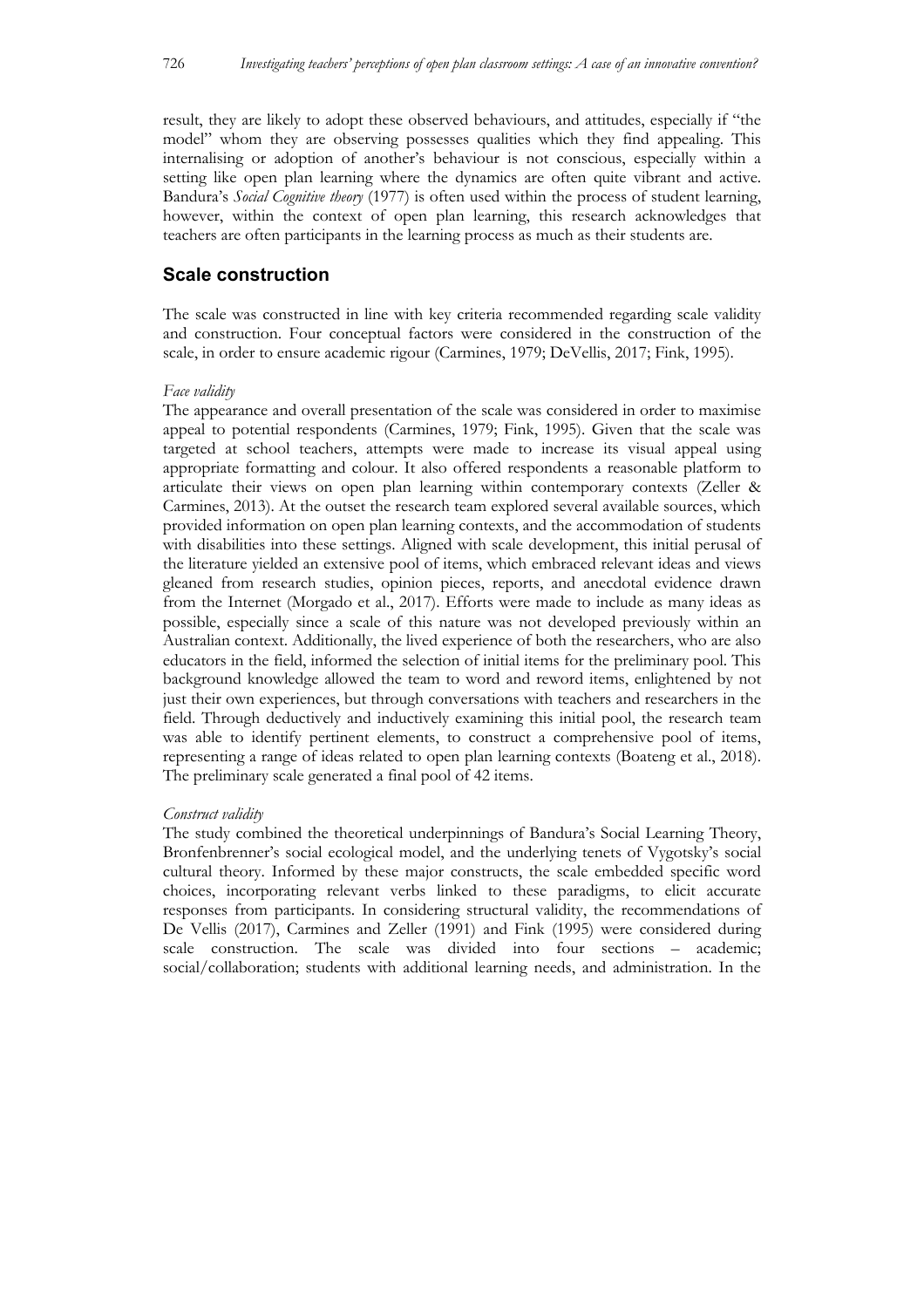academic section, the scale explored the impact of open plan learning on teaching and assessment strategies. The section on social interaction explored ideas around the environment, and the cooperative learning context facilitated by an open plan setting. An important layer of this research was the accommodation of students with additional learning needs within open plan settings - the third section therefore explored participant views regarding the adjustment within the open plan classroom for students with diverse learning profiles. The final section in the scale considered how open plan classrooms were organised and structured to accommodate both teaching and learning programs.

### *Content validity*

Following the guidelines associated with scale development and design, the initial scale was subject to the examination of an expert panel (Carmines, 1979; DeVellis, 2017). The contribution and examination of an expert panel allowed for an exploration of whether the scale met its objectives and measured what it set out to measure. The expert panel included teachers and university academics who were familiar with open plan learning contexts and scale development. Opinions were also sought from individuals outside of the discipline, so that items within the scale could be scrutinized more objectively. The expert panel was provided with a short checklist in order to assist their perusal of the overall scale. This checklist included elements such as the precision of wording, the use of jargon, an exploration of the purpose of the scale and how this played out in individual items, and its length and appropriateness.

### *Criterion related validity*

The *Social Sciences Statistical Package* (SPSS) v.22 was utilised to determine its overall validity, employing specific statistical procedures. The validation of the scale will occur through a series of steps, including the process of exploratory factor analysis. This process will assist in reducing the number of items. Cronbach's alpha was determined at the outset, prior to factor analysis.

### **Survey design**

The main objective of the scale was to quantify teacher perceptions of open plan learning. Scale design utilised the criteria cited previously (face, construct, content and criterion validity). The final scale consists of five parts:

- Academic (9 items) which explored teacher perceptions about how student outcomes were met academically, including student achievement, concentration and collaboration.
- Social (20 items) investigated social interaction and collaboration within the open plan setting, including skill development among the teaching team, and innovative teaching approaches used within the setting.
- Students with additional learning needs (8 items) sought the views of teachers with regard to the accommodation of students with diverse learning profiles into the open plan classroom.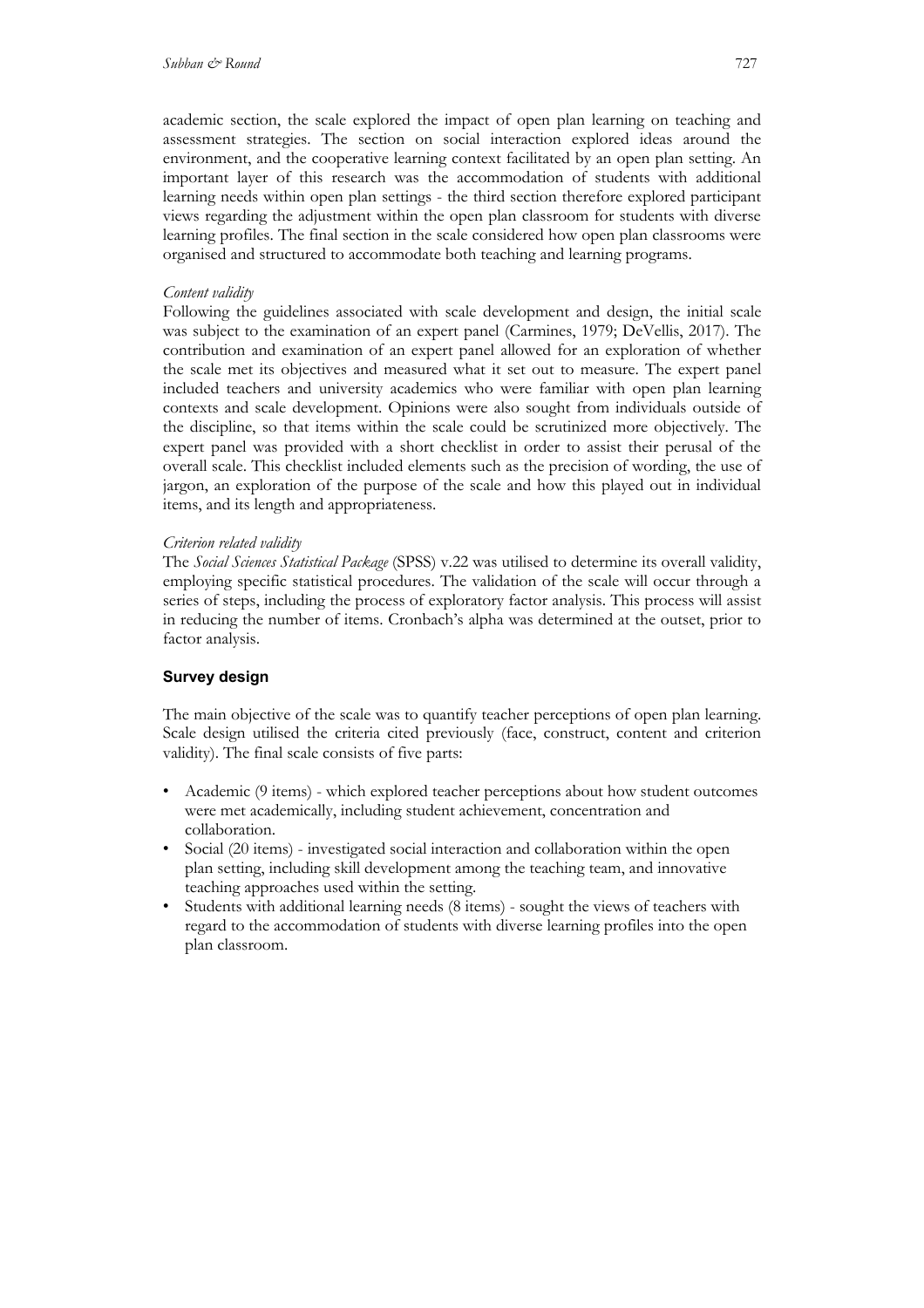- Administration (5 items) considered how the structure and organisation of the open plan classroom created opportunities for more efficient use of time, resources and physical space.
- Demographic details 15 questions were included at the end of the scale which obtained demographic data including gender, age qualification and school location.

In total, the four sub-scales included 42 items. Directed by the scale design recommendations of De Vellis (2017), the following process informed the development of the survey:

- 1. The construction of an initial scale consisting of a pool of items developed to assess teachers' perceptions of teaching within open plan settings.
- 2. The perusal of the scale by a small group of educators who served as the expert panel.
- 3. The use of exploratory factor analysis and other reliability analyses (Cronbach's alpha) to ensure internal consistency.

#### **Data analysis**

#### *Analysis of missing data*

There was evidence of missing data across the data set. The research team opted for the use of the expectation maximisation technique, an effective means of addressing missing responses. Missing data could have been due to non-response or some respondents dropping out of the survey. In order to determine whether to maintain the existing sample, and to explore whether data was missing at random, some procedures were carried out using SPSS. Little's *Missing Completely at Random* (MCAR) test was performed through SPSS and indicated two questions to be problematic – items 36 and 40. Question 36 (Students with hearing impairments cope well in an open plan setting.) and Question 40 (The walls of our open plan classroom have been acoustically treated to accommodate the varying sound levels.) were frequently omitted by respondents. Little's MCAR Test returned a non-significant result (Chi-square  $= 28.73$ , sig  $= 1.00$ ), suggesting that the data was otherwise randomly missing. Subsequently, the use of the expectation maximization technique was effective in addressing missing scores for this study.

#### *The pilot study*

The target population for the study were in service teachers who were involved in open plan or flexible space teaching, in Victoria. A total of 33 in service teachers returned usable surveys. Given that this was a pilot study, the research team accepted a smaller respondent base, with a view to using the responses to refine the survey. In this case, the pilot study was fundamentally utilised as a means to reduce the number of scale items, to allow for a shorter form of the survey. Research supports the view that pilot studies should act as precursors to larger, validation studies, to identify possible drawbacks or gaps in the instrument, and to assist with refining the research design (Jairath et al., 2000; Moore et al., 2011). Pilot studies are generally used to test, on a small scale, to facilitate refinements and revisions of a larger scale (Ackerman & Lohnes, 1982; Engle, 1989). In addition, the current study was also viewed as a feasibility study which would offer the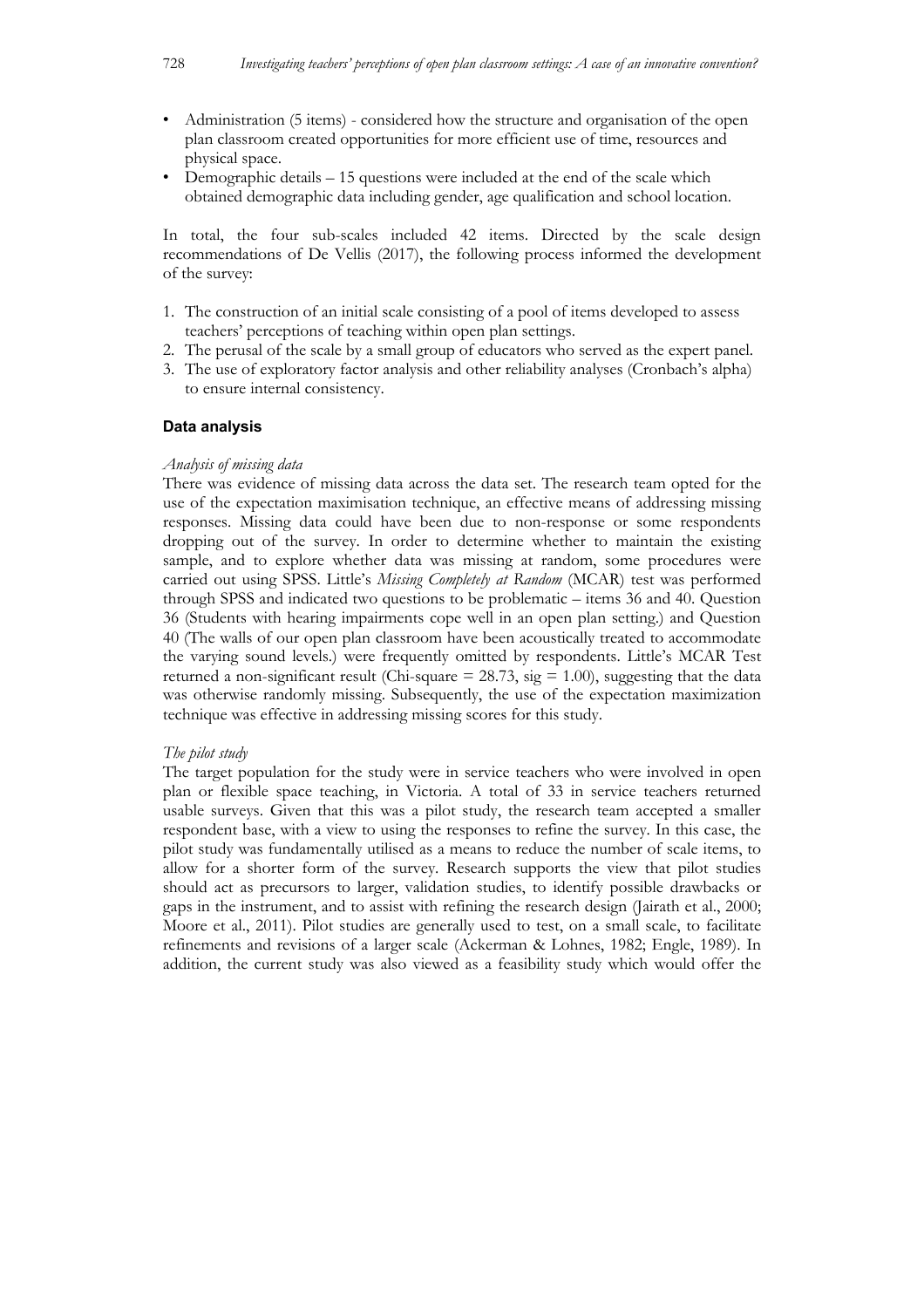research team an opportunity to refine and reduce the scale before administering to a wider population of respondents (Cope, 2015).

Designing and assessing a scale in this manner guarantees success of a broader project used to validate the instrument (Cope, 2015). As a consequence, this pilot study was used to test (Prescott & Soeken, 1989), determine the ability of the scale to answer the research questions (Prescott & Soeken, 1989), and to assess the feasibility of the measure (Leon et al., 2011). In a similar study assessing the efficacy beliefs of teachers toward culturally and linguistically diverse students, Chu (2013) utilised a sample of 31 teachers to examine the reliability of a newly developed instrument. As a consequence, the research team found the current sample  $(n=33)$  to be adequate to test the feasibility of the survey to assess teachers' perceptions of open plan classrooms. The pilot study would therefore offer the team an opportunity to detect design issues, refine the scale and gather important data from a representative sample before administering the scale to a larger population of participants.

#### *The preliminary scale*

The preliminary *Teachers Perceptions toward Open Plan Learning Spaces* comprised 42 items, divided over four subscales. The scale was preceded by the following explanation:

The TPIESS (Teachers Perceptions toward Open Plan Learning Spaces) measures the perceptions of school teachers toward the use of open plan learning spaces. Open plan learning spaces refer to the combined teaching of larger groups of students, often involving multiple teaching personnel. It is a departure from the single cell classroom, usually requiring larger physical spaces and flexible, open plan environments.

For each item on the scale, respondents were asked to indicate their response to one of five forced choice replies. The Likert anchors were: 1=Strongly disagree; 2=Disagree; 3=Neutral; 4=Agree; 5=Strongly agree. 1=Strongly disagree; 2=Disagree; 3=Neutral; 4=Agree; 5=Strongly agree.

The 5-point Likert was viewed as preferable since scales with seven-point anchors are sometimes viewed as onerous, and result in frustration for the respondent (Babakus & Mangold, 1992), and a subsequent abandonment of the survey. In order to ensure that the scale was suitable for factor analysis, the data was examined using the communalities table in SPSS. Communality scores measure the ratio of an item's variance to the shared variance within the scale in its entirety. Items with lower scores may not be contributing constructively to the scale, and may need to be removed following a pilot study. However, all items on the preliminary scale indicated communalities of above .7, indicating very strong relationships between items. As a consequence, it was decided that the scale was sufficiently valid to be used to measure perceptions regarding open plan learning, and satisfactory for further analysis. Respondents who produced higher scores would indicate more positive perceptions of open plan learning, while those with lower scores would likely indicate more negative attitudes.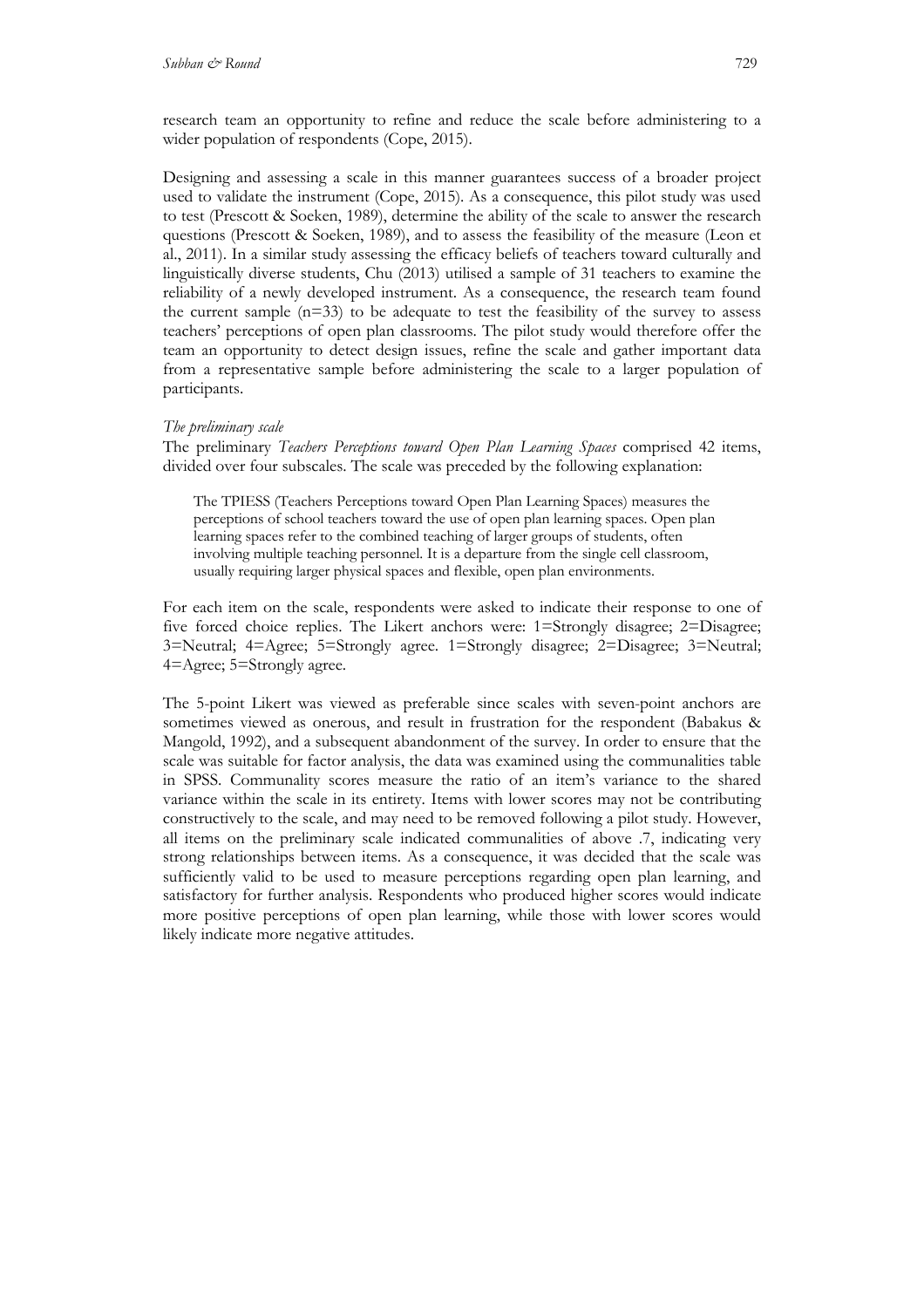#### **Descriptive statistics of participants**

A total number of 33 participants returned usable surveys which could be used as part of this pilot study. Of these, there were 24 female participants (73%), and 7 male participants (21%). Two respondents did not indicate gender. There was an even spread of respondents across age categories, with 9 participants aged under 30 (28%), 11 between 31 and 40 (33%) and the remaining number being over 40 (39%). Most participants held the qualification of a bachelor degree ( $n=23$ ), accounting for 70% of respondents, with 6 (18%) indicating that they held higher degrees such as masters qualifications, and 4 indicating that they held qualifications that were less than a bachelor qualification (12%). Most respondents in this pilot study taught in primary schools  $(n=20)$  accounting for about 61% of the respondent base, with 1 respondent indicating that they taught largely within the pre-school sector and 12 (36%) indicating that they taught in secondary schools. There was a stable spread of participants with regard to the number of years they were in the teaching profession. Nine teachers (27%) indicated that they were in the profession for less than 5 years, 12 were in the profession for between 6 and 15 years  $(36%)$  and the remaining 12  $(37%)$  had been teaching for more than 16 years. Six respondents accounting for 18% of the respondent base indicated that they had been teaching for more than 25 years. The majority of respondents taught in suburban schools (n=15) and accounted for 47% of the respondent base. Five respondents were situated in urban/metropolitan (16%), with 12 in regional or rural areas (37%).

Most respondents taught in state or government schools (n=26), explaining 79% of the respondent positions, with the remaining 21% teaching in independent schools. While there was a broad spread of school sizes, most respondents in this study noted that they taught at schools with less than 300 students ( $n=19$ ; 58%), with just 6% ( $n=2$ ) acknowledging that their schools accommodated over 1200 students. When asked about the total number of students accommodated in an open plan setting, the majority indicated that there were above 40 students in this type of learning environment, describing  $82\%$  of the total responses. Typically, most respondents  $(n=26)$  acknowledged that larger groups of students within open plan settings required between  $1 - 3$  staff, describing 79% of responses, with  $21\%$  (n=7), noting that more than 3 teachers were required in these settings. The large majority of participants had previous experience with teaching in open plan classrooms  $(n=25, 76%)$ , with just 8 respondents acknowledging no experience in this type of setting (24%). There was a division of scores when respondents were asked about how they would rate their success with teaching in open plan settings. About  $46\%$  (n=15) suggested that they thought their endeavours were "Average", while 54% (n=18) thought that their teaching in these setting was "Highly" successful. Similarly, when questioned about their level of confidence when teaching in an open-plan setting, only one participant indicated low confidence. About 40% of respondents indicated "Average" degrees of confidence  $(n=13)$ , and 58%  $(n=19)$ , implied that they felt "Highly" confident teaching in open plan classrooms. Surprising,  $88\%$  ( $n=29$ ) of the respondents reported that they had undertaken no professional development to equip them to teach in open plan settings, with only 4 participants undertaking professional learning of some sort, accounting for just 12% of the respondents.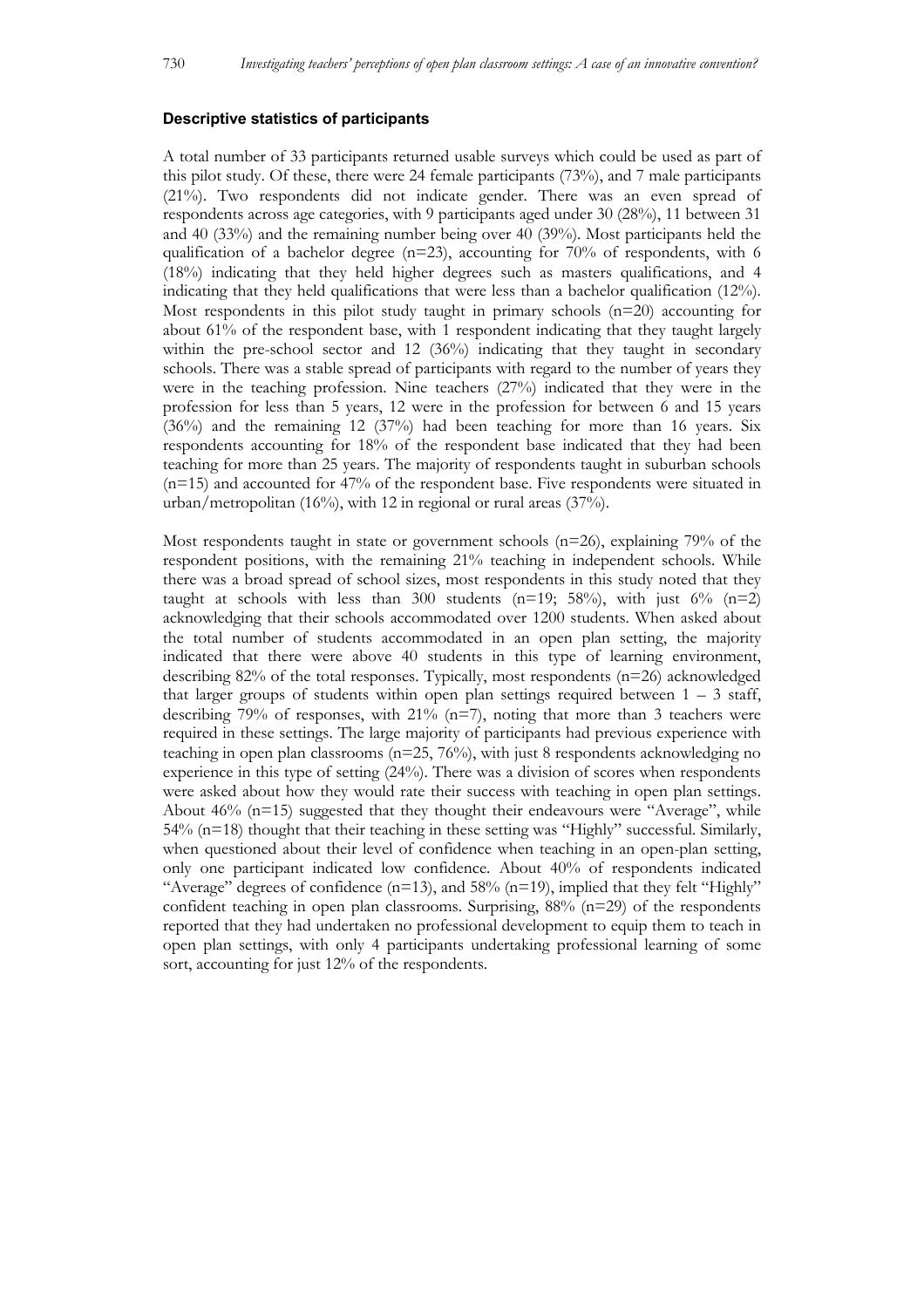#### **Initial reliability analysis**

The total scale contains four subscales which can be used both holistically and discretely. Table 1 notes the Cronbach's alpha scores of the subscales and the number of items in each subscale. Cronbach's alpha scores should ideally exceed .7 (DeVellis, 2017; Tavakol & Dennick, 2011). The subscale exploring the academic impact of open plan classrooms and the subscale exploring the impact of this setting on students with additional learning needs yielded high internal reliability scores. However, the subscale investigating the social impact of open plan classrooms and the associated administrative impact yielded marginal reliability scores.

| <b>Subscale</b>  | Academic | Social | Students with addi-<br>tional learning needs | Administration |
|------------------|----------|--------|----------------------------------------------|----------------|
| Number of items  |          |        |                                              |                |
| Cronbach's alpha |          |        |                                              |                |

Table 1: Internal reliability scores per subscale

## **Results**

As a pilot study, the exploration of teachers' perceptions of open plan learning contexts was directed by the following research questions:

- 1. What are teachers' perceptions of open plan learning in Victoria, Australia?
- 2. In what ways do selected demographic variables impact on these perceptions?

These two main questions capture the main phenomena under investigation, incorporate the context and hone in on the population under consideration. The results are presented in line with the four subscales to ensure more accurate reporting of the findings. As pointed out earlier, higher scores in the subscales are indicative of more positive perceptions toward open plan learning, while lower scores would be suggestive of more negative perceptions.

### **Academic**

Table 2 presents the statistically significant mean scores of the "Academic" subscale. Statistically significant mean scores were evident between respondents according to school size, with those from larger schools  $(M=3.82, SD=0.64)$  reporting more positive perceptions with regard to the academic outcomes in open plan classrooms, compared to their counterparts in schools with smaller populations  $(M= 3.28, SD= 055)$ . In this subscale, respondents who reported high levels of success associated with previous experiences with teaching in open plan settings reported more positive perceptions compared to those who indicated "Average" levels of success. Those with high success (M=4.05, SD=.51), compared more favourably to those with lower success levels (M=3.27, SD=.56), in the context of academic outcomes within open plan settings. The other demographic variable which produced a statistically significant different in mean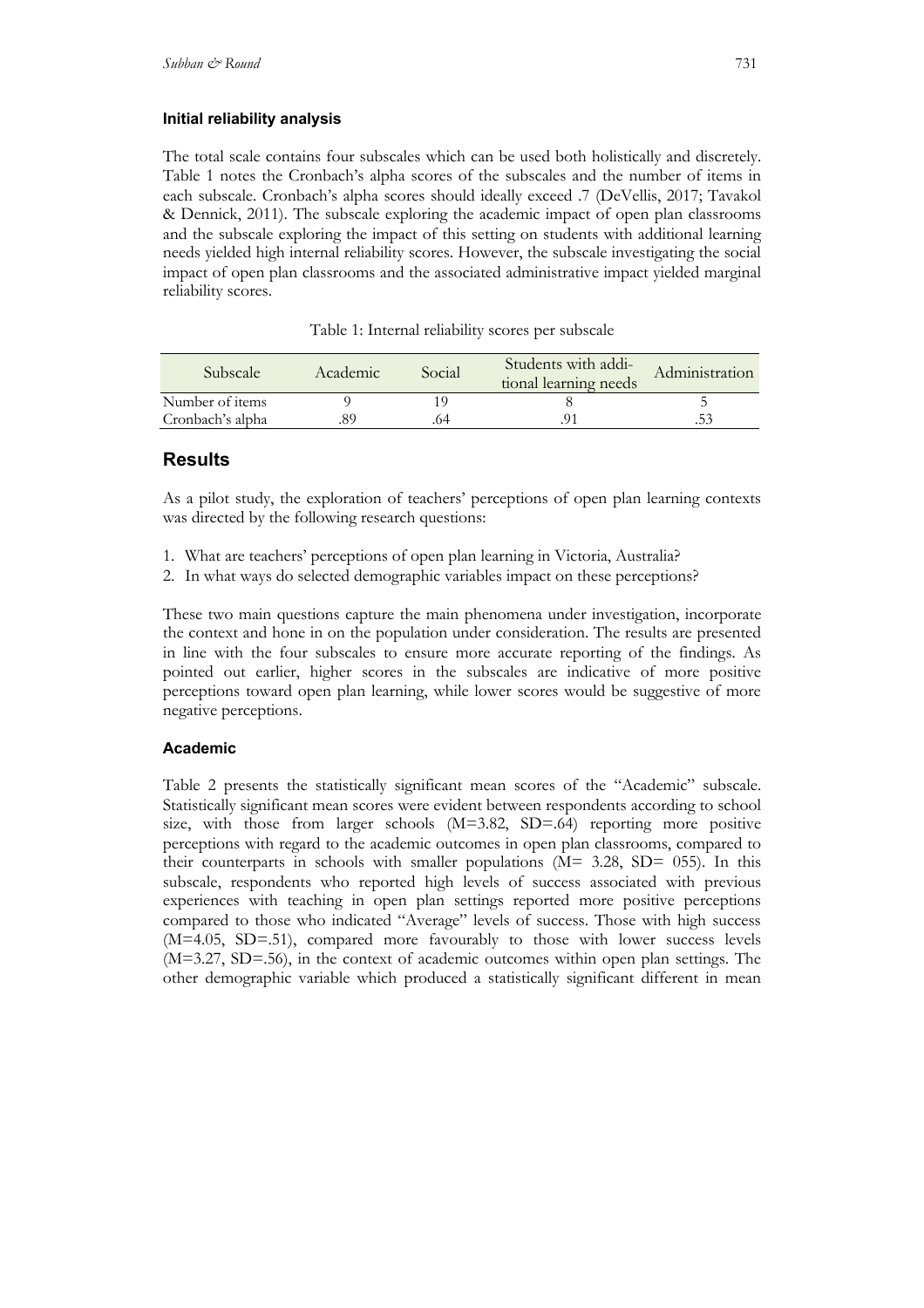scores was in relation to confidence levels. Respondents with Average confidence (M= 3.34, SD=.57) reported more negative perceptions of open plan classrooms, compared to respondents who indicated High confidence (M= 3.98, SD=.57) with achieving high academic outcomes among their students.

| Demographic variable |             |    | Mean    | SD <sub>3</sub> | Sig. $(p)$ |
|----------------------|-------------|----|---------|-----------------|------------|
| School size          | $301 - 600$ |    | $3.28*$ | .55             | .038       |
|                      | 601-900     | 25 | $3.82*$ | .64             | .038       |
| Success              | Average     |    | $3.27*$ | .56             | .00        |
|                      | High        | 18 | $4.05*$ | .51             | .00        |
| Confidence           | Average     | 14 | $3.34*$ | .57             | .006       |
|                      | High        | 19 | $3.98*$ | $.5^{\circ}$    | .006       |

Table 2: Statistically significant mean scores per academic subscale

#### **Social**

Table 3: Statistically significant mean scores per social subscale

| Demographic variable |                | N  | Mean | <b>SD</b> | Sig. (p) |
|----------------------|----------------|----|------|-----------|----------|
| School location      | Urban/metro    | 5  | 4.53 | .38       | .079     |
|                      | Suburban       | 15 | 4.41 | .94       | .079     |
|                      | Regional/rural | 12 | 3.83 | .45       | .079     |
| School size          | $301 - 600$    | 8  | 3.72 | .66       | .032     |
|                      | 601-900        | 25 | 4.36 | .72       | .032     |
| Class size           | $20-40$        | 6  | 5.30 | 1.12      | .007     |
|                      | More than 60   | Q  | 4.33 | .32       | .007     |
| <b>Success</b>       | Average        | 15 | 3.86 | .97       | .012     |
|                      | High           | 18 | 4.50 | .32       | .012     |
| Confidence           | Average        | 13 | 3.90 | 1.03      | .058     |
|                      | High           | 19 | 4.46 | .35       | .058     |

Respondents from urban/metro schools (M=4.53, SD=.38) indicated more positive perceptions to open plan learning with regard to social outcomes for students, compared to respondents who taught in suburban or regional/rural areas. Those respondents from inner city schools tended to have significantly more positive perceptions of opening plan teaching and learning compared to teachers who were located in suburban (M=4.41, SD=.94) or regional settings ((M=3.83, SD=.45). Similarly, respondents from larger schools with student populations in excess of 600 tended to have more positive perceptions regarding social outcomes for students in open plan classrooms (M=3.72, SD=.66) compared to their counterparts in smaller schools (M=4.36, SD=.72).

There was also some variance with regard to class size. Respondents appeared to favour smaller classes with those accommodating from 20 to 40 students indicating much higher mean scores (M=5.30, SD=1.12) regarding teaching in open plan settings, and its subsequent impact on social outcomes for students, compared to teachers who were accommodating more than 60 students in their open plan classrooms (M=4.33, SD=.32).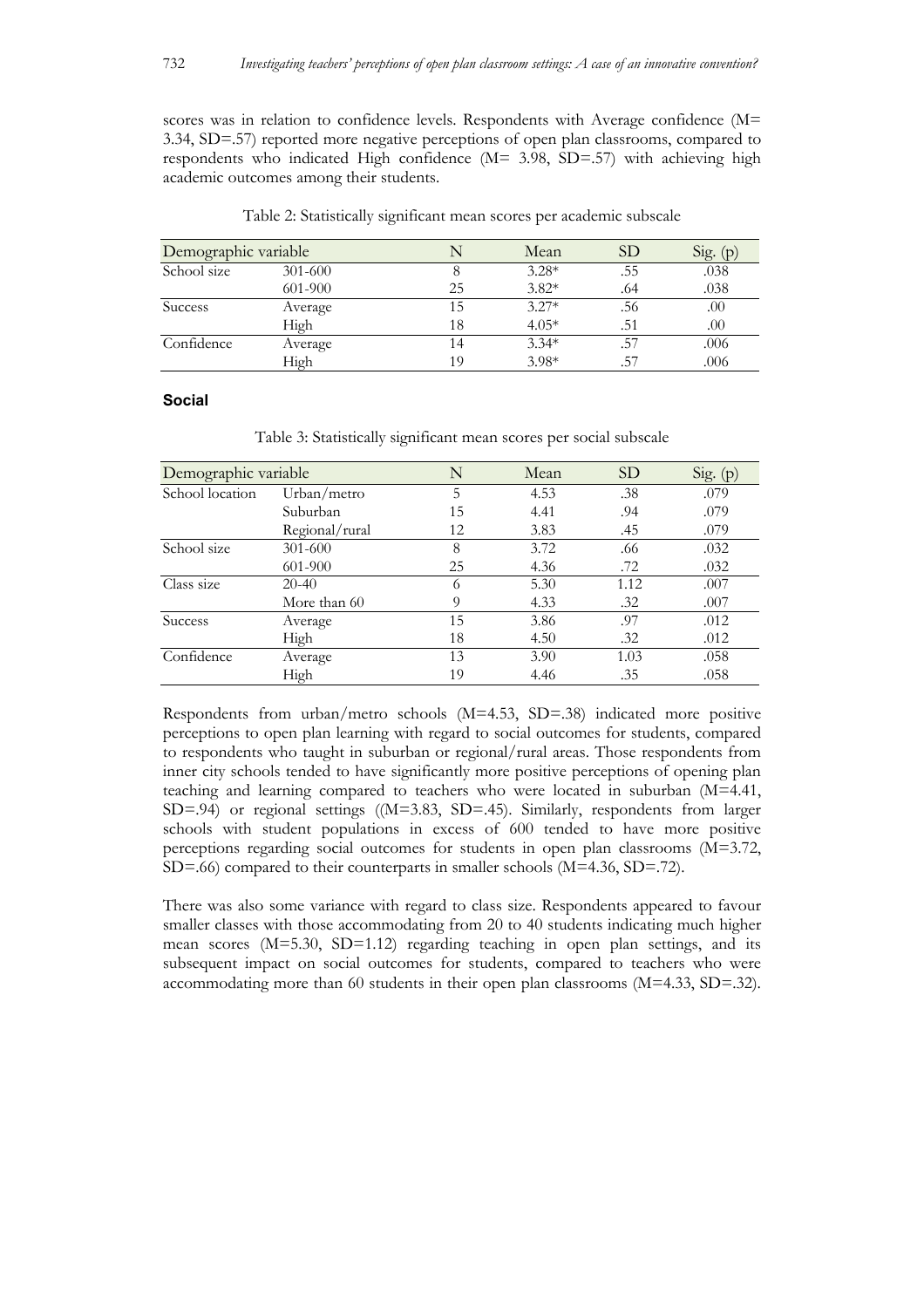Additionally, respondents who indicated average success (M=3.86, SD=.97) with open plan teaching and learning programs evidently had lower perceptions regarding successful social outcomes for students in open plan settings, compared to other teachers who indicated high levels of success with regard to social outcomes for the students in open plan settings (M=4.50, SD=.32). Similarly, teachers who indicated high degrees of confidence with instructional programs in open plan settings (M=4.46, SD=.35) had significantly more positive views of how these settings could accommodate better social outcomes for students. Those respondents with average levels of confidence produced statistically lower means  $(M=3.90, SD=0.35)$  suggesting that social outcomes for students, were not likely to be met in this type of setting.

#### **Students with additional learning needs**

| Demographic variable | N              | Mean | <b>SD</b> | Sig. (p) |      |
|----------------------|----------------|------|-----------|----------|------|
| School location      | Urban/metro    | 5    | 3.73      | .19      | .090 |
|                      | Regional/rural | 12   | 3.05      | .53      | .090 |
| School size          | 301-600        | 8    | 2.98      | .66      | .061 |
|                      | 601-900        | 25   | 3.52      | .69      | .061 |
| Class size           | $20-40$        | 6    | 2.91      | .50      | .083 |
|                      | $41 - 60$      | 18   | 4.21      | .07      | .083 |
| Success              | Average        | 15   | 2.90      | .58      | .000 |
|                      | High           | 18   | 3.80      | .54      | .000 |
| Confidence           | Average        | 13   | 2.99      | .56      | .005 |
|                      | High           | 19   | 3.71      | .65      | .005 |

Table 4: Statistically significant mean scores per students with additional learning needs subscale

Respondents from inner city schools  $(M=3.73, SD=.19)$  appeared to have better perceptions of open plan learning when it came to accommodating students with additional learning needs. Their counterparts in regional schools (M=3.05, SD=.53) appeared to have fewer positive perceptions of how to accommodate students with additional learning needs within these settings. Additionally, respondents from larger schools with student populations in excess of 600 tended to have better perceptions of open plan learning contexts  $(M=3.52, SD=0.69)$  when it came to catering for the needs of students with additional learning needs. Teachers from schools with populations of 300- 600 students (M=2.98, SD=.66), tended to have lower perceptions of how students with additional learning needs could be accommodated in open plan classrooms. Class size appeared to be another demographic factor contributing to teachers' perceptions of open plan classrooms. Interestingly, teachers with large classes in excess of 40 students (M=4.21, SD=.07) had better perceptions of accommodating students with additional learning needs while their counterparts with smaller classes (20-40 students) (M=2.91, SD=.50), tended to have greater reservations about accommodating students with additional learning needs. Success was another contributory variable with respondents who indicated high levels of success in open plan settings  $(M=3.80, SD=0.54)$  possessing better perceptions of open plan teaching and learning programs, compared to those with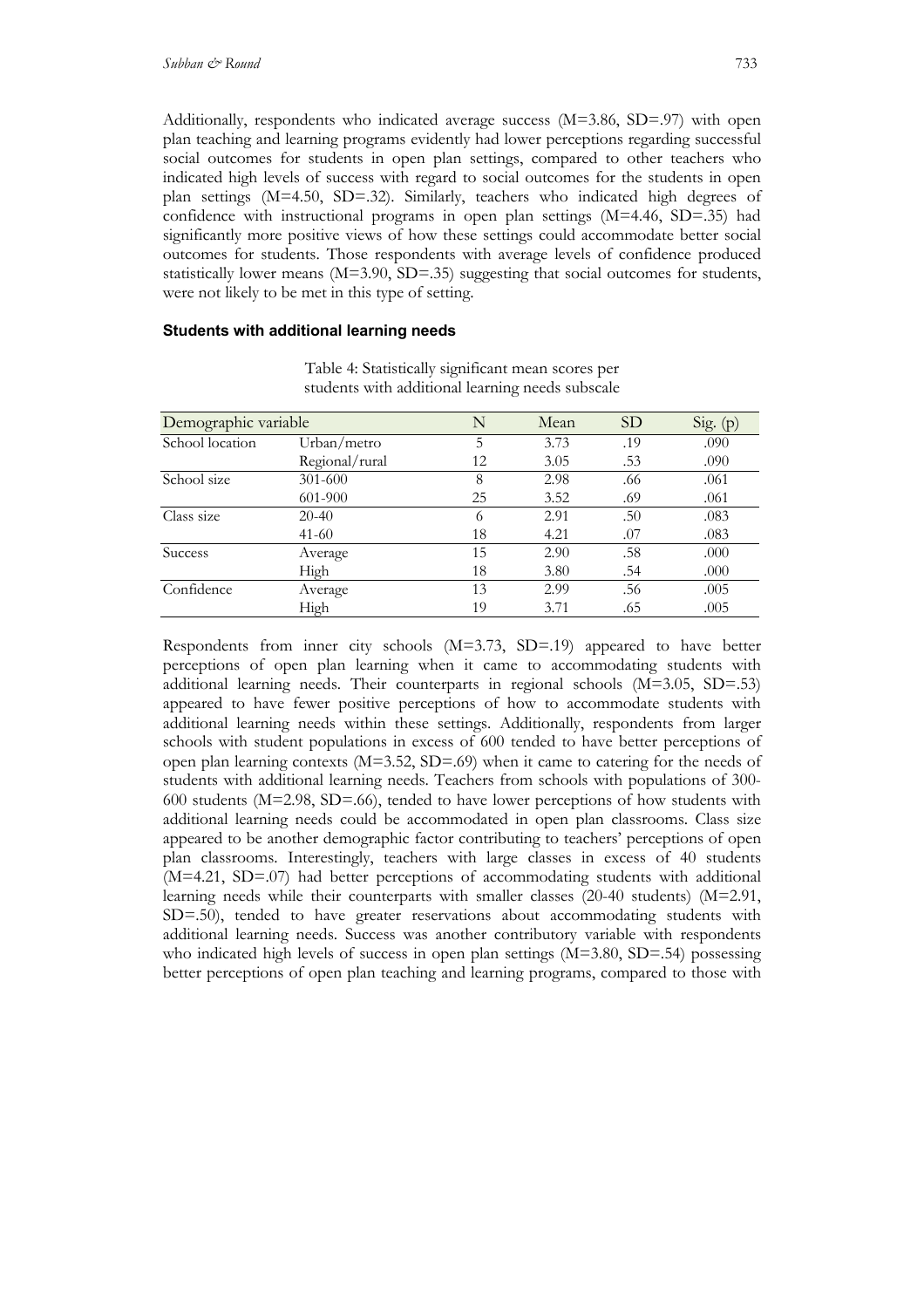average levels of success in the same setting (M=2.90, SD=.58). Finally, in the subscale considering the accommodation of students with additional learning needs in open plan classrooms, teachers with high levels of confidence (M=3.71, SD=.65) tended to have more positive perceptions compared to those who indicated average degrees of confidence (M=2.99, SD=.56).

#### **Administration**

Table 5: Statistically significant mean scores per administration subscale

| Demographic variable |                           | Mean | $S_1g$ . (p) |
|----------------------|---------------------------|------|--------------|
| School location      | Urban/ metro and Suburban |      | .065         |
|                      | Regional/rural            |      | 065          |

Respondents in urban and suburban schools (M=3.75, SD=.64) tended to have better perceptions of open plan learning with regard to administrative responsibilities within the setting. Other respondents from regional and rural schools (M=3.22, SD=.50) indicated lower perceptions about fulfilling administrative duties when teaching in open plan classrooms.

## **Discussion**

The focus of this study was to explore teachers' perceptions of open plan learning, examining some of the demographic variables which could impact on these perceptions. The results from this study reported statistically significant means, according to the four subscales: academic, social, students with disabilities, and administration.

Results illustrated that respondents from larger schools reported more positive perceptions with regard to the academic outcomes in open plan classrooms, compared to their counterparts in schools with smaller populations. Larger schools are likely to be better resourced, have more staff within classrooms to support open plan learning and teaching, and are therefore able to share the workload. Fletcher and Everatt (2021) in a New Zealand based study which explored the perceptions of pre-service teachers in relation to innovative learning environments (such as open plan learning) noted that the more staff that were assigned to a group, the more likely it was for students to receive appropriate attention. The study noted that a great deal depended on how an environment was staffed, and this often was linked to leadership decisions (Fletcher & Everatt, 2021). It follows that in large schools, where funding may be higher, that it is likely that more staff could be assigned to open plan classrooms, easing the academic burden, and allowing for more individualised support of students. Additionally, with regard to meeting student outcomes from an academic point of view, teachers who reported high levels of previous success in open plan settings appeared to hold more positive perceptions. Previous successful experiences are likely to facilitate greater self-efficacy beliefs. Self-efficacy is linked to personal beliefs to execute a certain course of action (Artino Jr, 2012), and in this context, teachers are likely to experience greater motivation in the context of open plan learning if they have experienced previous success in this context. Additionally,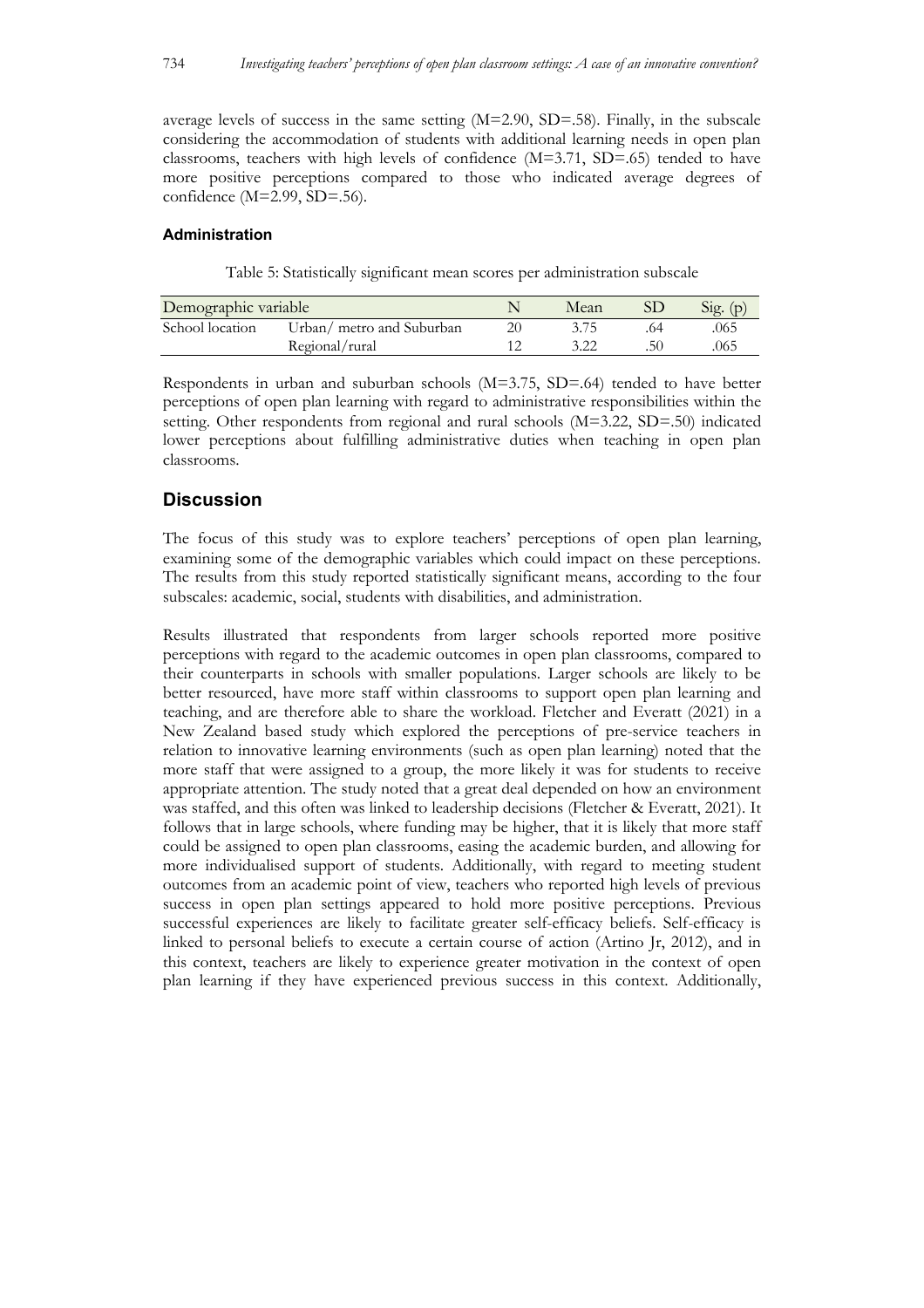respondents with significant degrees of confidence appeared to have better perceptions of meeting academic outcomes for their students, compared to those who had lowered degrees of confidence. Confidence, like success, generally creates a solid platform from which teachers could experiment with and practice more innovative measures. Open plan learning often requires teachers to be creative, especially since they are accommodating large student numbers. Here too, the connection to self-efficacy is quite apparent. Selfefficacy beliefs pertain to the confidence one has in one's ability to perform certain tasks

or skills (Bandura, 1977b). Studies reveal that confidence is a powerful predictor of success (Beatson et al., 2020), and in this context it is evident that teachers who feel that they cannot enhance student output academically almost likely able to achieve these goals.

With regard to meeting students' social outcomes, respondents from urban/metro schools indicated more positive perceptions to open planned learning compared to those who taught in suburban or regional schools. Inner-city schools are likely to be better resourced, employ more staff, and draw on different layers of funding in order to support innovative learning environments such as open plan learning. Schools in the inner city are also more likely to have access to better buildings and equipment to support open plan teaching and learning programs, compared to schools that may be in more regional areas. Interestingly, one study noted that the noise levels in open plan classrooms could impact on social interaction and compromise communication (Shield, Greenland & Dockrell, 2010). Research appears to suggest that in large open plan settings, noise reduces understanding and privacy (Shield et al., 2010). It is likely that teachers create different forums for students to interact in inner-city schools which may be facilitating social interaction. Additionally, respondents from larger schools with student populations in excess of 600, tended to have more positive perceptions regarding the social outcomes for students in open plan classrooms compared to teachers in smaller schools. Larger schools are likely to have access to more staff and better resources. In one study, in an urban school, the researcher noted that in larger schools, there was decreased teacher isolation and more shared ownership of student learning (Bradbeer, 2011). It is likely therefore that greater collegiality in open plan settings, paved the way for more positive views of teaching in this context.

Respondents appeared to favour smaller classes regarding teaching in open plan settings compared to those classes with more than 60 students, who were being accommodated together. Smaller classes are consistent with traditional class sizes and are more likely to be managed better with regard to teaching and discipline. Research with regard to open plan settings interestingly revealed that some teachers experience confusion about how to share instructional time and responsibilities within these settings (Bradbeer, 2011). Occasionally, there could be a variance with regard to teaching philosophies which could lead to tension. However, the same study alluded to the view that collective expertise generally resulted in greater effectiveness with a range of student abilities (Bradbeer, 2011). Additionally, aligning with results obtained with regard to academic outcomes, respondents with successful previous experience in open plan settings had more positive perceptions of these learning environments compared to those teachers who had not indicated high levels of previous success. Similar to meeting the academic outcomes of students, those staff with successful previous experiences, possibly felt more comfortable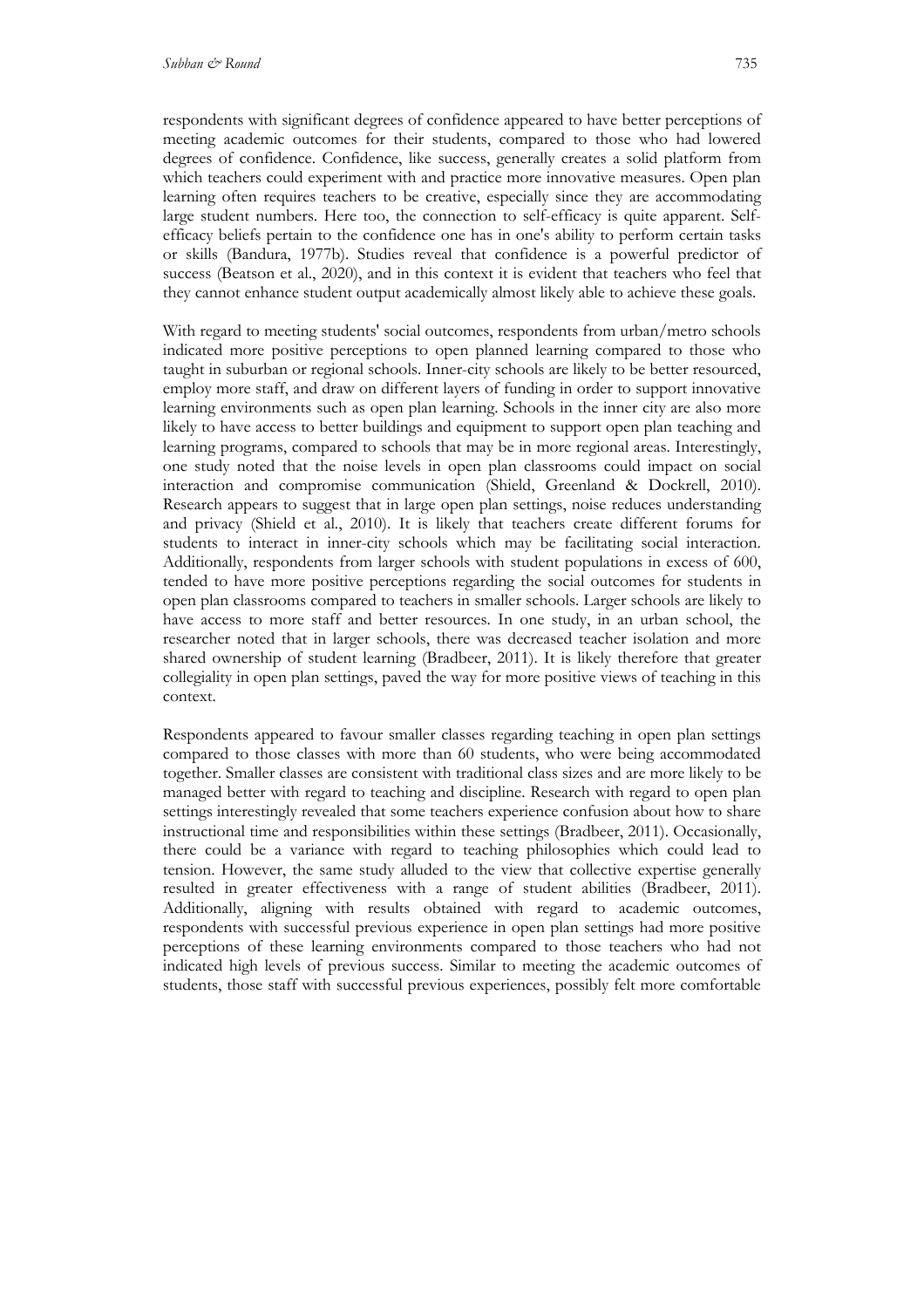with accommodating social interaction among students, as they had developed confidence in their ability to manage these settings. Likewise, teachers who indicated high degrees of confidence with instructional programs like open plan classrooms had more positive perceptions of how these settings could better accommodate social outcomes for students, compared to their counterparts who had unlimited levels of confidence. Research reveals that the personalities of teachers could be a contributing factor determining how teachers interact in the open plan classroom (Oseland et al., 2018). Some teachers may be motivated and spurred on by the busy environment, while others may find that they interact better with students in smaller groups. The study noted that both introverts and extroverts may find comfortable spaces within open plan learning contexts (Oseland et al., 2018).

A focal point for the current study was the accommodation of students with disabilities and additional learning needs within open plan classrooms. Again, respondents from inner city schools held better perceptions of open plan learning with regard to accommodating students with additional learning needs. Teachers from larger schools also tended to have more positive perceptions of open plan learning contexts compared to those with smaller student populations. This was in relation to the accommodation of students with disabilities and additional learning needs. Again, teachers in larger classes in excess of 40 students, seemed to have better perceptions of accommodating students with additional learning needs compared to those who were managing smaller classes. Success and confidence in this context were also prevalent factors determining positive perceptions with regard to accommodating students with disabilities into open plan settings. In a study of open plan learning settings in kindergarten, Mealings et al. (2015) observed that students could not hear properly in these contexts and this led to compromised comprehension and speech perception (Mealings et al., 2015). Other research notes that mainstream schools, which accommodate all students, are no longer traditional, and that with appropriate professional development, new teachers will be able to manage innovative settings such as the open plan classroom (Imms, 2018). Imms (2018) suggests that educators who embrace innovative learning spaces as they are likely to improve the learning outcomes of our students and enhance their well-being. However, other research notes that noise levels in open plan classrooms could impact on learning, and that appropriate steps should be taken to accommodate students who are impacted (Shield et al., 2010). Students with a disability are likely to experience some challenges in an open plan classroom, unless appropriate measures are put into place to accommodate their learning profiles.

Respondents in urban and suburban schools held better perceptions of open plan learning with regard to administrative responsibilities within this setting. Administrative duties in larger schools within cities and suburban areas are often supported by administrative staff and support personnel, who may be reducing the load within the open plan classroom. Regional and rural schools, on account of small staff numbers, may not be able to enjoy access to administrative support. Contemporary thought in this regard reveals that the layout and plan in a classroom reveals the teacher's educational philosophy (Earp, 2017). Since there is no ideal classroom, teachers are likely to manage the open plan setting in line with their underlying beliefs about how students learn (Earp, 2017).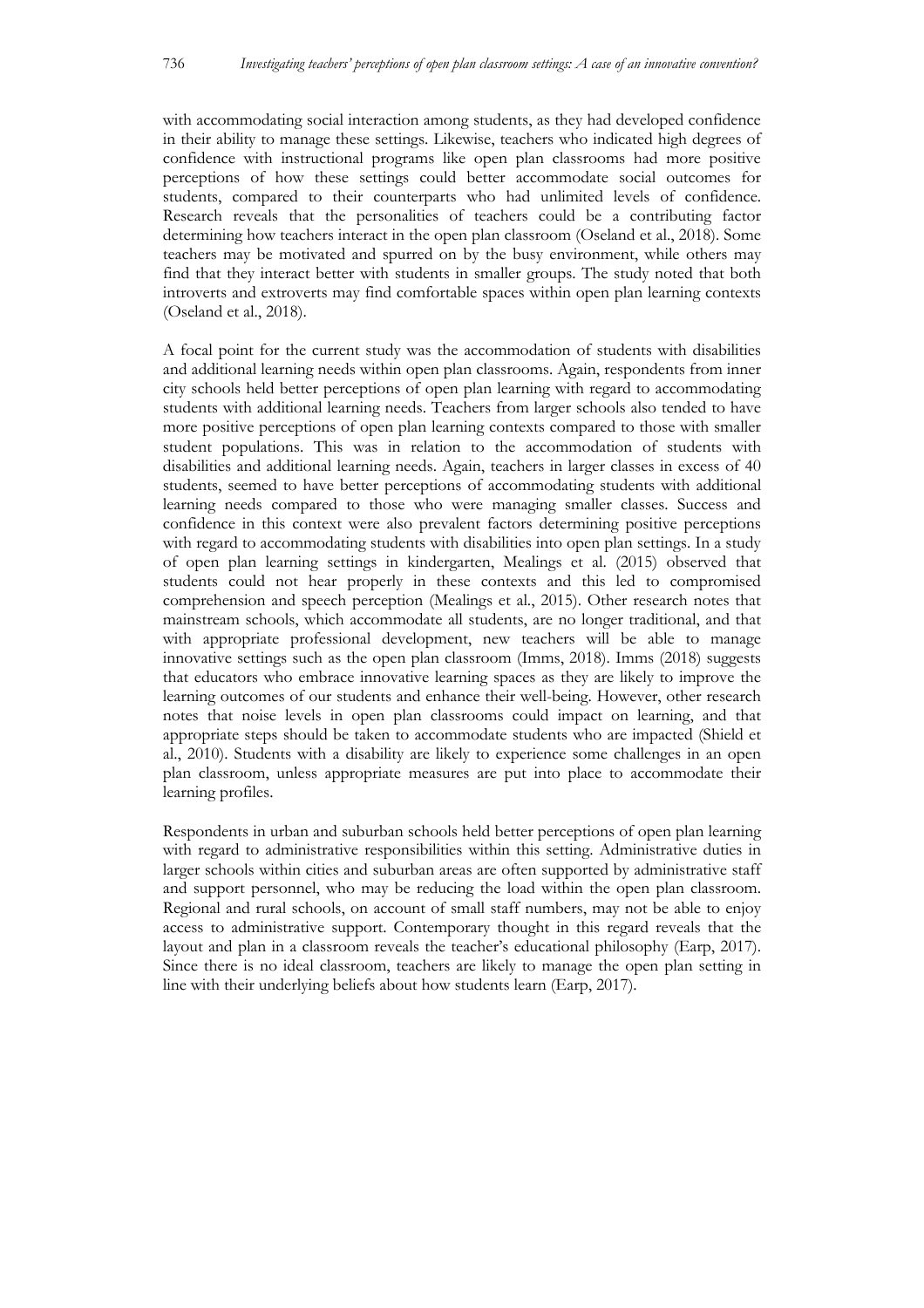As a pilot study, the current project has been valuable in shedding light on the implementation of open plan settings in contemporary education. However, caution should be exercised in extrapolating or generalising these results to wider contexts. Further validation of the TPOPLS is required in the future, drawing on a larger study sample.

## **Implications and conclusion**

In illuminating the factors which shape and influence teachers' perceptions of open plan learning, the following factors bear reference and may have implications for the maintenance and development open plan classrooms in contemporary primary and secondary schools.

- 1. Open plan learning appears to be better received in larger schools where it is likely that there are better resources with regard to equipment, buildings and staff. More personnel are likely to share the workload, and would be better positioned to assist students with meeting their learning outcomes.
- 2. Teachers who have had previous success with open plan teaching view the construct more positively. This links primarily to self-efficacy beliefs. Schools would therefore do well to support staff with improving their skill and knowledge in this context, through targeted professional learning programs, to build confidence and enthusiasm.
- 3. Teachers generally perceived that open plan learning offered opportunities to meet students' social outcomes, however noise levels within open plan classrooms should be monitored especially with regard to its impact on social interaction.
- 4. Teachers perceived especially in larger schools that there was greater collegiality among staff, as they supported students within this non-traditional setting. Creating networks of support through communities of practice may provide another form of collective ownership of the student experience, and result in better student outcomes in the open plan classroom.
- 5. Students with a disability should be a focal point so that their needs are appropriately met. This applies especially to those students who may experience challenges with hearing, attending and processing information in the open plan classroom. Appropriate support systems will ensure that students with additional learning needs such as those with a disability, are fittingly accommodated.

Open plan learning is becoming popular in schools around Australia and indeed around the globe. With appropriate supports and monitoring, teachers acknowledge that these settings could suitably meet the academic and social outcomes of most students.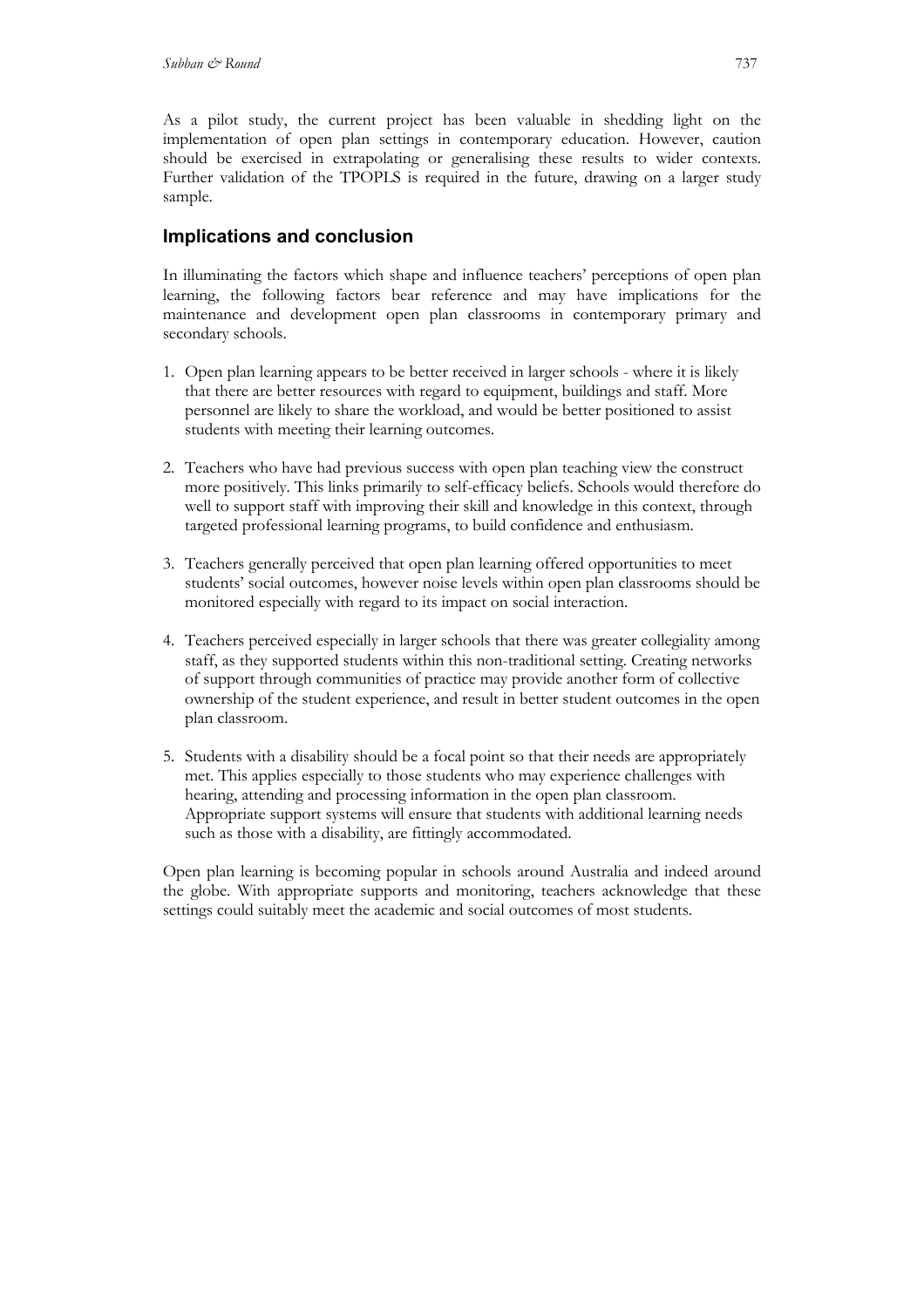### **References**

- Alterator, S. & Deed, C. (2018). School space and its occupation: Conceptualising and evaluating innovative learning environments. Leiden, Boston: Brill | Sense. https://brill.com/view/title/39001
- Artino Jr, A. R. (2012). Academic self-efficacy: From educational theory to instructional practice. *Perspectives on Medical Education*, 1(2), 76-85. https://doi.org/10.1007/s40037- 012-0012-5
- Australian Government (2005). *Disability standards for education 2005*. https://www.dese.gov.au/disability-standards-education-2005
- Australian Research Council (2018). *Designing the classroom to match 21st century teaching*. ARC. https://www.arc.gov.au/news-publications/media/feature-articles/designingclassroom-match-21st-century-teaching
- Bandura, A. (1977a). Self-efficacy: Toward a unifying theory of behavioral change. *Psychological Review*, 84(2), 191-215. https://doi.org/10.1037/0033-295X.84.2.191
- Bandura, A. (1977b). *Social learning theory*. Englewood Cliffs, NJ: Prentice Hall.
- Beatson, N. J., Berg, D. A. G. & Smith, J. K. (2020). The influence of self-efficacy beliefs and prior learning on performance. *Accounting & Finance*, 60(2), 1271-1294. https://doi.org/10.1111/acfi.12440
- Bradbeer, C. (2011). Collaborative teaching: Advantages and challenges. *Open learning spaces: Linking pedagogy and classroom design*, 11 September. http://openlearningspaces.blogspot.com/2011/09/collaborative-teaching-advantages-and.html
- Bradbeer, C., Mahat, M., Marian, T., Cleveland, B., Kvan, T. & Imms, W. (2017). The "state of play" concerning New Zealand's transition to innovative learning environments: Preliminary results from phase one of the ILETC project. *Journal of Educational Leadership, Policy and Practice*, 32(1), 22-38. http://hdl.handle.net/11343/214377
- Byers, T. & Imms, W. (2018). Solution? Evolution? Or revolution? Evaluating classroom environments. Why it is essential? And what does it do for schools, teachers and students? *Learning Spaces*, 3(3), 50-58. http://www.iletc.com.au/wpcontent/uploads/2016/08/LS3.3\_p50-58\_05-Solution-Evolution-Or-revolutionbyers-and-imms-2017.pdf
- Byers, T., Imms, W. & Hartnell-Young, E. (2018a). Comparative analysis of the impact of traditional versus innovative learning environment on student attitudes and learning outcomes. *Studies in Educational Evaluation*, 58, 167-177. https://doi.org/10.1016/j.stueduc.2018.07.003
- Byers, T., Imms, W. & Hartnell-Young, E. (2018b). Evaluating teacher and student spatial transition from a traditional classroom to an innovative learning environment. *Studies in Educational Evaluation*, 58, 156-166. https://doi.org/10.1016/j.stueduc.2018.07.004
- Byers, T. & Lippman, P. C. (2018). Classroom design should follow evidence, not architectural fads. *The Conversation*, 7 February. https://theconversation.com/classroom-design-should-follow-evidence-notarchitectural-fads-89861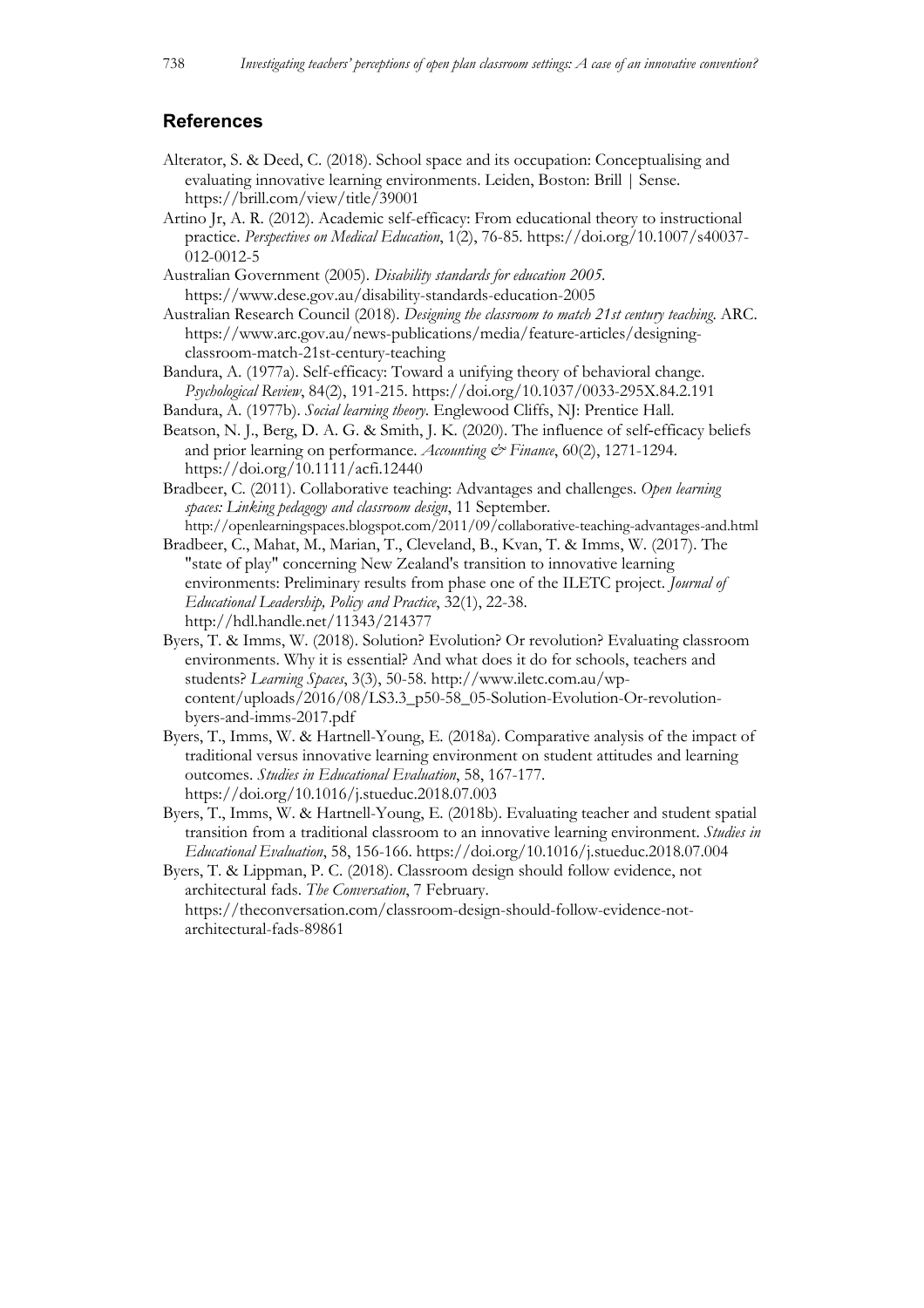- Carmines, E. G. & Zeller, R. A. (1979). *Reliability and validity assessment*. Beverly Hills, California: SAGE Publications. https://methods.sagepub.com/book/reliability-andvalidity-assessment
- Charteris, J., Smardon, D. & Nelson, E. (2017). Innovative learning environments and new materialism: A conjunctural analysis of pedagogic spaces. *Educational Philosophy and Theory*, 49(8), 808-821. https://doi.org/10.1080/00131857.2017.1298035
- Cleveland, B. & Fisher, K. (2014). The evaluation of physical learning environments: A critical review of the literature. *Learning Environments Research*, 17(1), 1-28. https://doi.org/10.1007/s10984-013-9149-3
- Daniels, H., Thompson, I., Tse, H. M. & Porter, J. (2022). Learning lessons from the collaborative design of guidance for new build schools. *European Educational Research Journal*, online first. https://doi.org/10.1177/14749041221080892
- Department of Education and Early Childhood Development Victoria (2011). *Research into the connection between built learning spaces and student outcomes*. https://www.education.vic.gov.au/Documents/about/programs/infrastructure/black morelearningspaces.pdf
- Deppeler, J. & Aikens, K. (2020). Responsible innovation in school design a systematic review. *Journal of Responsible Innovation*, 7(3), 573-597. https://doi.org/10.1080/23299460.2020.1809782
- DeVellis, R. F. (2017). *Scale development: Theory and applications* (4th ed.). Los Angeles: SAGE. [5th ed.] https://us.sagepub.com/en-us/nam/scale-development/book269114
- Earp, J. (2017). Classroom layout what does the research say? *Teacher Magazine*, 16 March https://www.teachermagazine.com/au\_en/articles/classroom-layout-what-does-theresearch-say
- Fink, A. (1995). *Evaluation for education*  $\mathcal O$  *psychology*. Thousand Oaks, CA.: SAGE Publications.
- Fletcher, J. & Everatt, J. (2021). Innovative learning environments in New Zealand: Student teachers' perceptions. *New Zealand Journal of Educational Studies,* 81-101. https://doi.org/10.1007/s40841-021-00195-3
- French, R., Imms, W. & Mahat, M. (2019). Case studies on the transition from traditional classrooms to innovative learning environments: Emerging strategies for success. *Improving Schools*, 23(2), 175-189. https://doi.org/10.1177/1365480219894408
- Gislason, N. (2009). Mapping school design: A qualitative study of the relations among facilities design, curriculum delivery, and school climate. *The Journal of Environmental Education*, 40(4), 17-34. https://doi.org/10.3200/JOEE.40.4.17-34
- Hamraie, A. (2017). *Building access: Universal design and the politics of disability*. University of Minnesota Press. https://www.upress.umn.edu/book-division/books/building-access
- Harper, A. (2018). Do open-plan schools really work? *K-12 Dive*, 4 October. https://www.k12dive.com/news/do-open-plan-schools-really-work/538788/
- Henebery, B. (2015). Do open plan classrooms really benefit learning? *The Educator*, 21 October. https://www.theeducatoronline.com/k12/news/do-open-plan-classroomsreally-benefit-learning/207098
- Imms, W. (2018). Innovative learning spaces: Catalysts/agents for change, or 'just another fad'? In S. Alterator & C. Deed (Eds.), *School space and its occupation*. (pp.107-118). Brill. https://brill.com/view/title/39001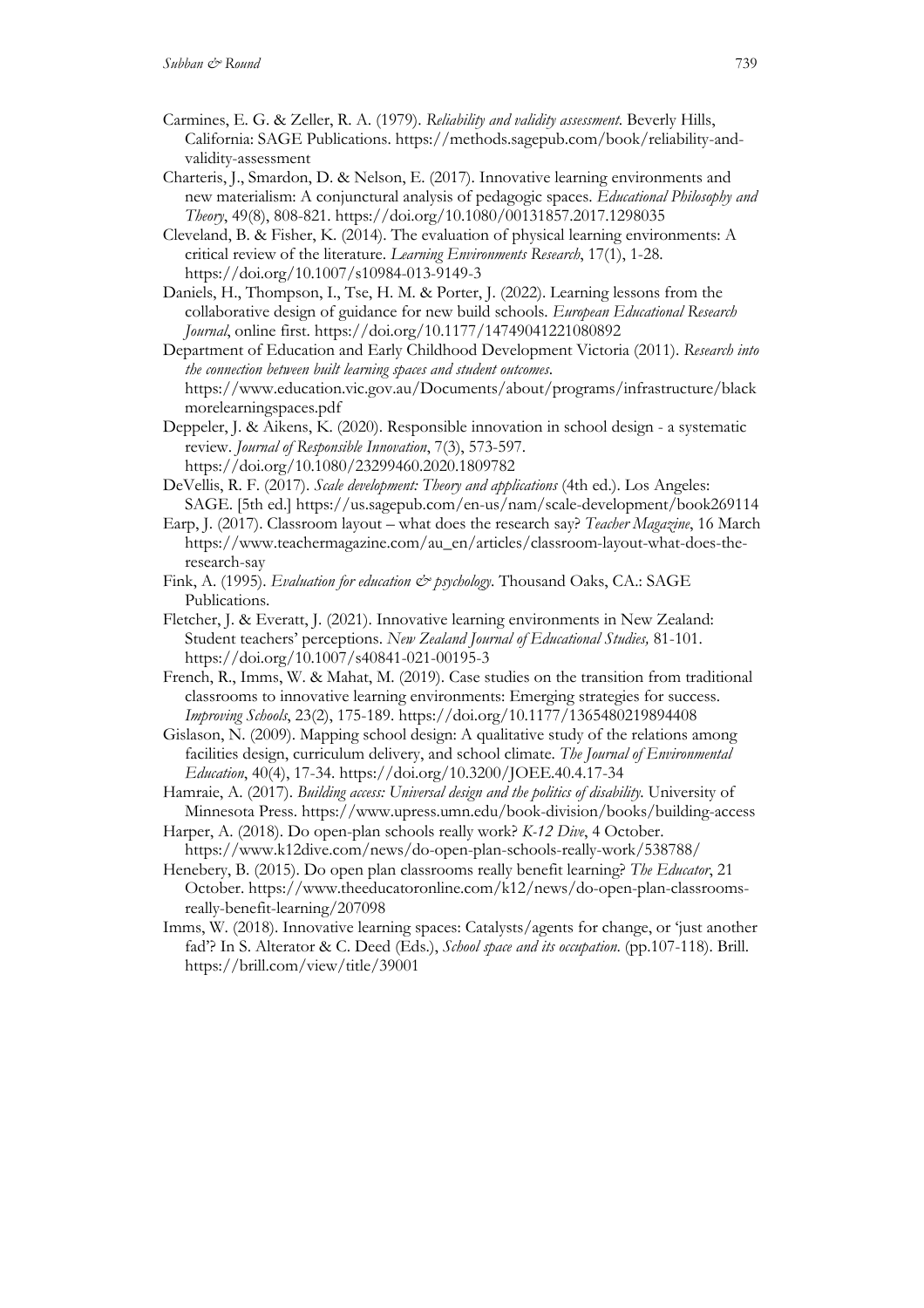- Mealings, K. (2015). Students struggle to hear teacher in new fad open-plan classrooms. *The Conversation*, 10 February. https://theconversation.com/students-struggle-to-hearteacher-in-new-fad-open-plan-classrooms-37102
- Mealings, K. T., Demuth, K., Buchholz, J. M. & Dillon, H. (2015). The effect of different open plan and enclosed classroom acoustic conditions on speech perception in kindergarten children. *The Journal of the Acoustical Society of America*, 138(4), 2458-2469. https://doi.org/10.1121/1.4931903 [also

https://www.mq.edu.au/\_\_data/assets/pdf\_file/0011/909677/ling-cll-pubs-mealingsjasa2015.pdf]

- Morgado, F. F. R., Meireles, J. F. F., Neves, C. M., Amaral, A. C. S. & Ferreira, M. E. C. (2017, 2017/01/25). Scale development: Ten main limitations and recommendations to improve future research practices. *Psicologia: Reflexão e Crítica*, 30(1), article 3. https://doi.org/10.1186/s41155-016-0057-1
- Oblinger, D. (2005). *Leading the transition from classrooms to learning spaces*. Educause Review. https://er.educause.edu/articles/2005/1/leading-the-transition-from-classrooms-tolearning-spaces
- OECD (Organisation for Economic Co-operation and Development) (2010). *Innovative learning environments.* OECD.

https://www.oecd.org/education/ceri/innovativelearningenvironments.htm Oseland, N., Campbell, C. & Cryer, S. (2018). *Open plan classrooms, noise & teacher personality*.

Workplace Unlimited. http://www.acousticbulletin.com/wpcontent/uploads/2019/2001/open-plan-teacher-personality-v2013-2014.pdf

- Prain, V., Cox, P., Deed, C., Dorman, J., Edwards, D., Farrelly, C., Keeffe, M., Lovejoy, V., Mow, L., Sellings, P., Waldrip, B. & Yager, Z. (2013). Personalised learning: Lessons to be learnt. *British Educational Research Journal*, 39(4), 654-676. https://doi.org/10.1080/01411926.2012.669747
- Saltmarsh, S., Chapman, A., Campbell, M. & Drew, C. (2015). Putting "structure within the space": Spatially un/responsive pedagogic practices in open-plan learning environments. *Educational Review*, 67(3), 315-327. https://doi.org/10.1080/00131911.2014.924482
- Shield, B., Greenland, E. & Dockrell, J. (2010). Noise in open plan classrooms in primary schools: A review. *Noise & Health*, 12(49), 225-234. https://doi.org/10.4103/1463- 1741.70501
- Tavakol, M. & Dennick, R. (2011). Making sense of Cronbach's alpha. *International Journal of Medical Education*, 2, 53-55. https://doi.org/10.5116/ijme.4dfb.8dfd
- Tse, H. M., Learoyd-Smith, S., Stables, A. & Daniels, H. (2015). Continuity and conflict in school design: A case study from Building Schools for the Future. *Intelligent Buildings International*, 7(2-3), 64-82. https://doi.org/10.1080/17508975.2014.927349
- UNESCO (2013). *The global learning crisis: Why every child deserves quality education*. UNESCO. https://unesdoc.unesco.org/ark:/48223/pf0000223826
- Woolner, P., Clark, J., Laing, K., Thomas, U. & Tiplady, L. (2014). A school tries to change: How leaders and teachers understand changes to space and practices in a UK secondary school. *Improving Schools*, 17(2), 148-162. https://doi.org/10.1177/1365480214537931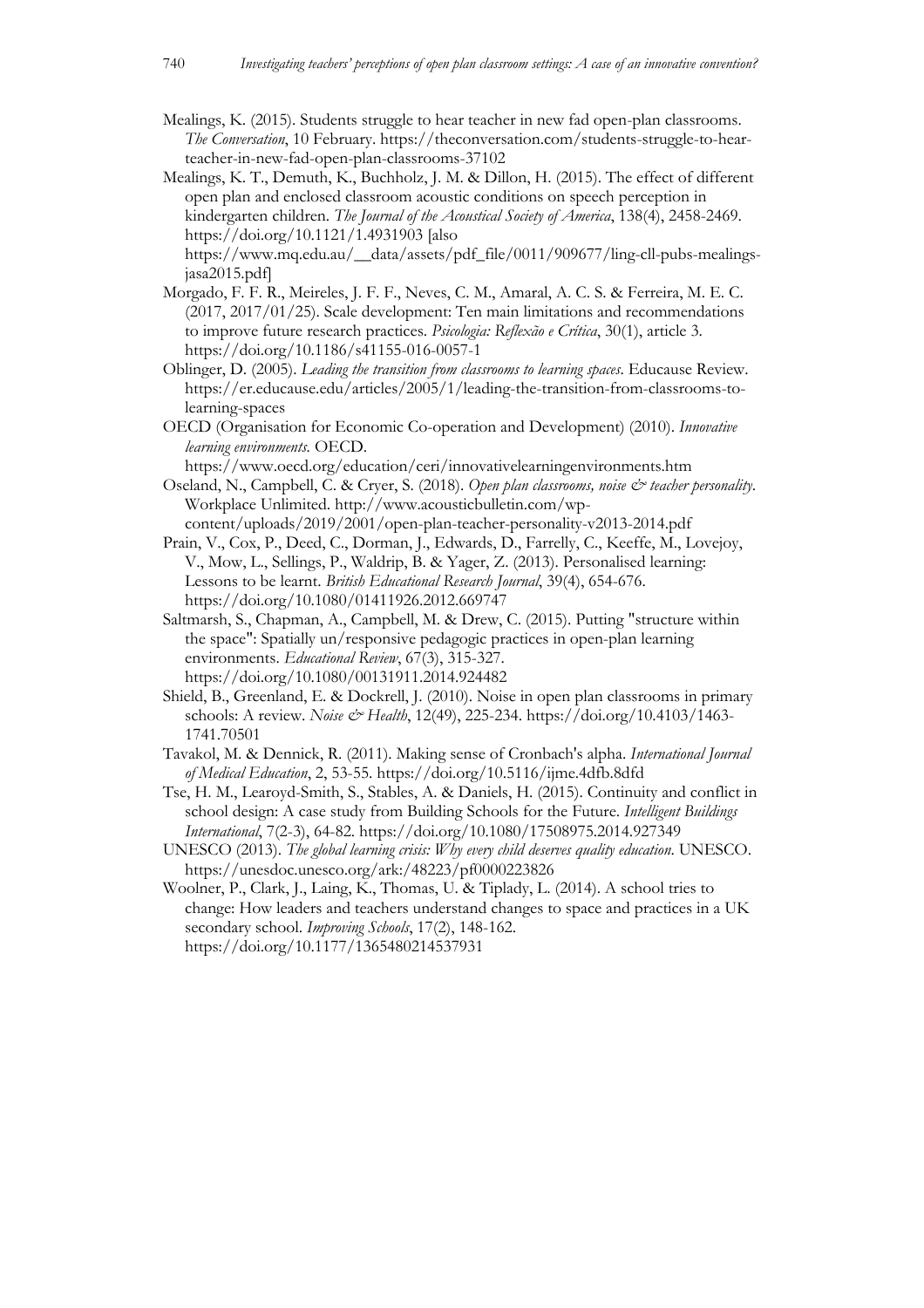# **Appendix 1: TPOPLS**

## **Teachers Perceptions toward Open Plan Learning Spaces**

The TPOPLS measures the perceptions of school teachers toward the use of open plan learning spaces. Open plan learning spaces refer to the combined teaching of larger groups of students, often involving multiple teaching personnel. It is a departure from the single cell classroom, usually requiring larger physical spaces and flexible, open plan environments.

You are required to read the statement, and then indicate your response by ticking one of the boxes to indicate whether you "Disagree Strongly", "Disagree", are neutral on the issue, or "Agree" or "Strongly Agree".

In the second section, please complete the brief survey on your profile as an educator.

| <b>ACADEMIC</b> |                                                                                                                      | strongly             | Disagree Disagree Neutral | Agree | Agree<br>strongly |
|-----------------|----------------------------------------------------------------------------------------------------------------------|----------------------|---------------------------|-------|-------------------|
| A1              | I believe that open learning spaces allow<br>my students to perform better<br>academically.                          |                      |                           |       |                   |
| A2              | Open plan learning contributes to<br>increased student achievement.                                                  |                      |                           |       |                   |
| A3              | Open plan teaching enables more efficient<br>assessment strategies.                                                  |                      |                           |       |                   |
| A4              | Differentiated instruction is easier to<br>implement in an open plan classroom.                                      |                      |                           |       |                   |
| A5              | I am able to implement more teaching<br>strategies within an open plan classroom.                                    |                      |                           |       |                   |
| A6              | Open plan learning allows me to use<br>lesson times creatively and flexibly.                                         |                      |                           |       |                   |
| A7              | Students can concentrate on tasks better in<br>an open plan classroom.                                               |                      |                           |       |                   |
| A8              | Students enjoy the atmosphere of the open<br>plan classroom as it allows them to work<br>collaboratively.            |                      |                           |       |                   |
| A9              | Students are able to give of their best in an<br>open plan classroom.                                                |                      |                           |       |                   |
| <b>SOCIAL</b>   |                                                                                                                      | Disagree<br>strongly | Disagree Neutral          | Agree | Agree<br>strongly |
| S <sub>10</sub> | Open plan classrooms enhance social<br>interaction between and among students.                                       |                      |                           |       |                   |
| S <sub>11</sub> | Open plan classrooms provide a richer,<br>overall experience for students.                                           |                      |                           |       |                   |
| S <sub>12</sub> | Open plan classrooms allow me to get to<br>know my students better with regard to<br>their strengths and challenges. |                      |                           |       |                   |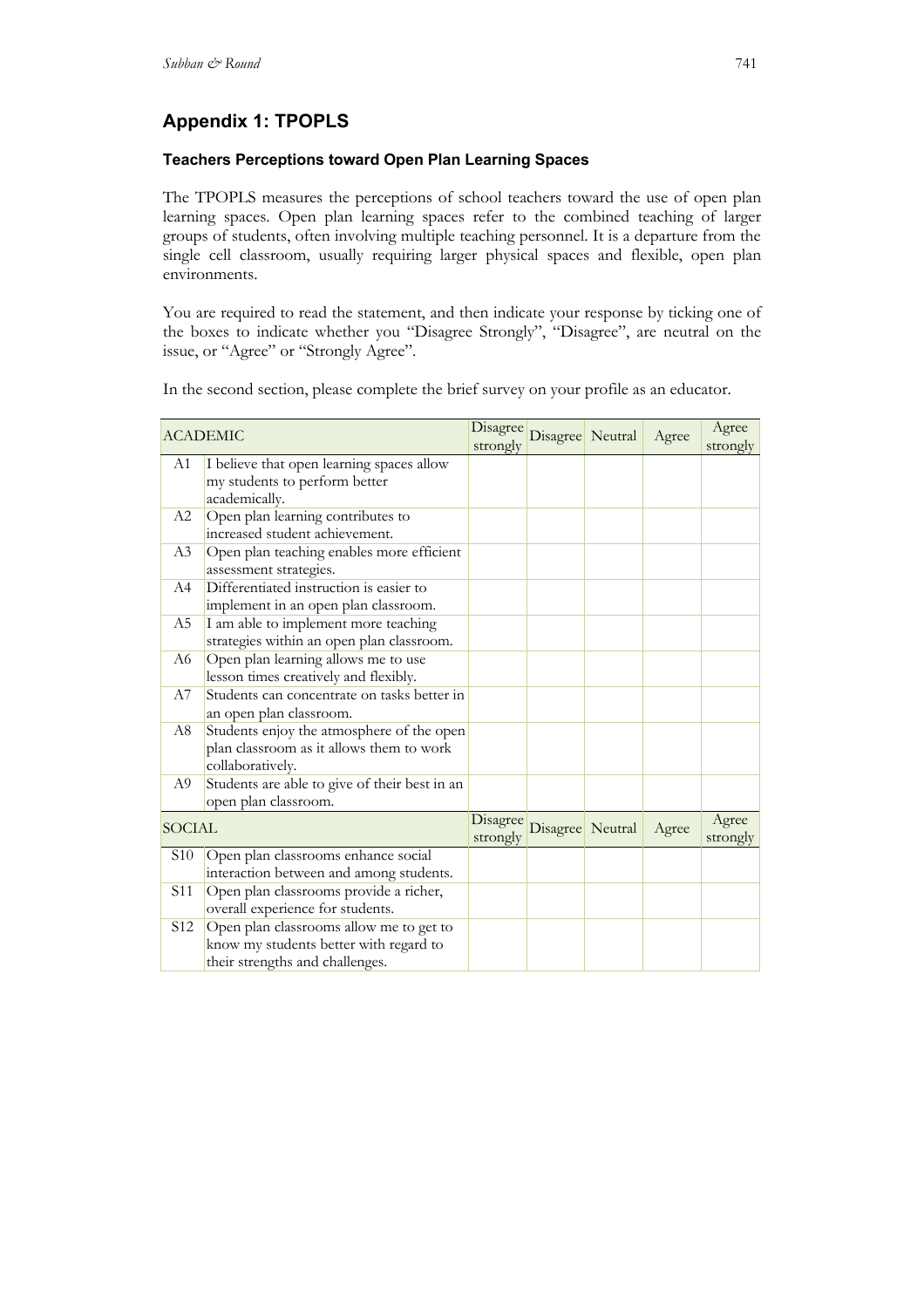| S <sub>1</sub> 3 | Students respond positively to the space      |          |                  |       |          |
|------------------|-----------------------------------------------|----------|------------------|-------|----------|
|                  | and freedom of the open plan classroom.       |          |                  |       |          |
| S14              | Several classes sharing the same space        |          |                  |       |          |
|                  | assists the overall development of the        |          |                  |       |          |
|                  | student.                                      |          |                  |       |          |
| S <sub>15</sub>  | Open plan classrooms enhance group            |          |                  |       |          |
|                  | work activities and assist in the social      |          |                  |       |          |
|                  | development of my students.                   |          |                  |       |          |
| S <sub>16</sub>  | Students are efficiently able to effectively  |          |                  |       |          |
|                  | distinguish between irrelevant noises and     |          |                  |       |          |
|                  | the speech of their teacher and peers.        |          |                  |       |          |
|                  | <b>COLLABORATION</b>                          | Disagree | Disagree Neutral | Agree | Agree    |
|                  |                                               | strongly |                  |       | strongly |
| S <sub>17</sub>  | I feel equipped and able to teach within an   |          |                  |       |          |
|                  | open plan classroom.                          |          |                  |       |          |
| S <sub>18</sub>  | Using open plan learning allows me to         |          |                  |       |          |
|                  | collaborate better with other teaching staff. |          |                  |       |          |
| S <sub>19</sub>  | Teaching with other staff within open plan    |          |                  |       |          |
|                  | classrooms is a form of professional          |          |                  |       |          |
|                  | development.                                  |          |                  |       |          |
| <b>S20</b>       | Teaching within an open plan classroom        |          |                  |       |          |
|                  | develops my skill as a teacher.               |          |                  |       |          |
| S <sub>21</sub>  | Collaborating within an open plan             |          |                  |       |          |
|                  | classroom involves the sharing of             |          |                  |       |          |
|                  | individual teaching philosophies.             |          |                  |       |          |
| S <sub>22</sub>  | Collaborating with other staff in an open     |          |                  |       |          |
|                  | plan setting impacts positively on overall    |          |                  |       |          |
|                  | student learning.                             |          |                  |       |          |
| S <sub>2</sub> 3 | Teaching with other staff in an open plan     |          |                  |       |          |
|                  | setting provides increased opportunities      |          |                  |       |          |
|                  | for self and group reflections.               |          |                  |       |          |
| S24              | Teaching in teams in an open plan setting     |          |                  |       |          |
|                  | allows me to utilise my strengths as a        |          |                  |       |          |
|                  | teacher.                                      |          |                  |       |          |
| S <sub>25</sub>  | I feel valued and supported by other          |          |                  |       |          |
|                  | teaching staff when I taught in an open       |          |                  |       |          |
|                  | plan setting.                                 |          |                  |       |          |
| S <sub>26</sub>  | I experience greater enjoyment and feel       |          |                  |       |          |
|                  | rewarded in my efforts when I teach in an     |          |                  |       |          |
|                  | open plan classroom.                          |          |                  |       |          |
| S <sub>27</sub>  | I prefer the team-teaching approach of the    |          |                  |       |          |
|                  | open plan classroom rather than being on      |          |                  |       |          |
|                  | my own in a single classroom.                 |          |                  |       |          |
| S <sub>28</sub>  | I enjoy collaborating with my colleagues in   |          |                  |       |          |
|                  | order to plan for our lessons in the open     |          |                  |       |          |
|                  | plan classroom.                               |          |                  |       |          |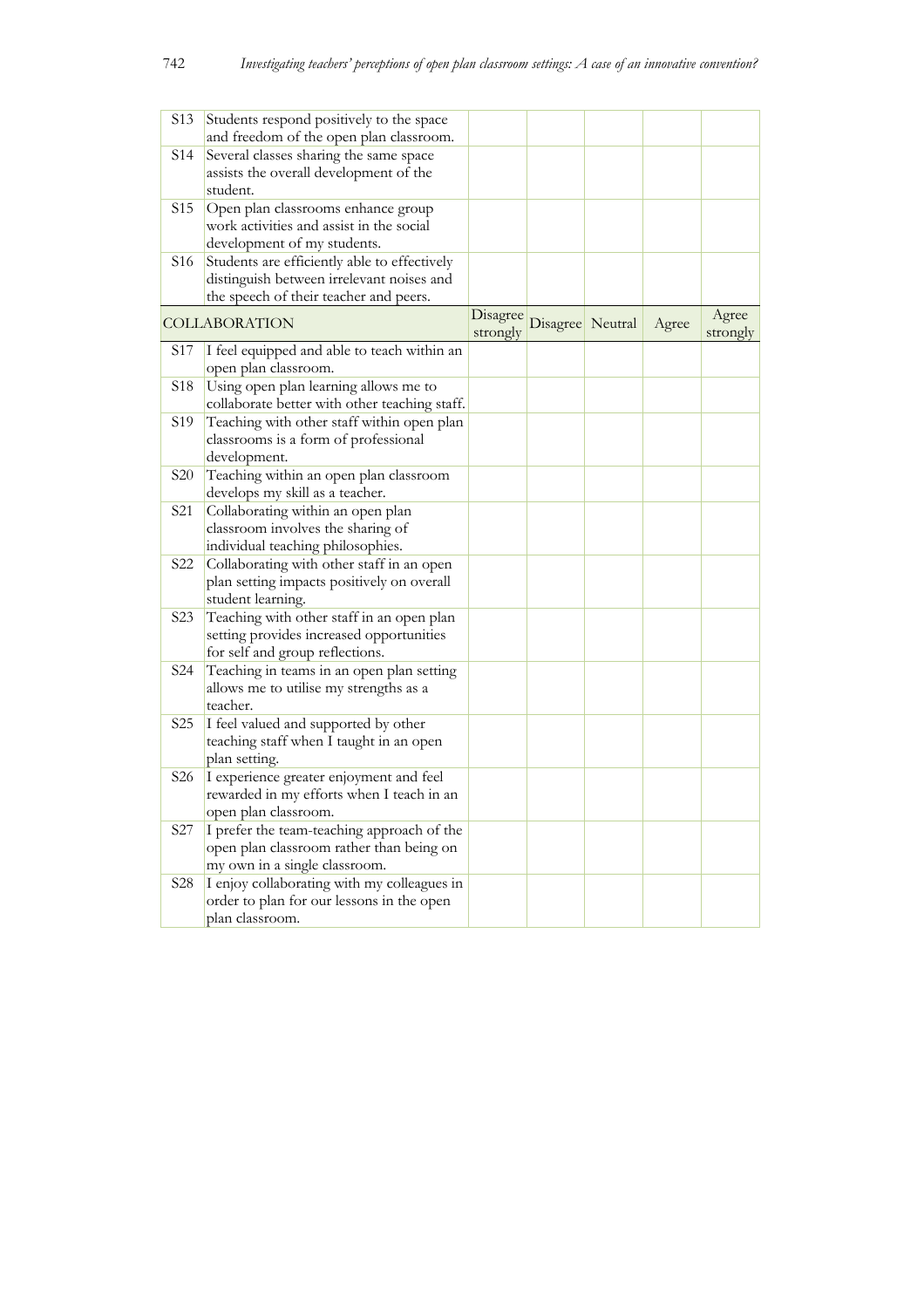| S29  | I enjoy sharing responsibility and decision-                                               |          |                  |                  |       |          |
|------|--------------------------------------------------------------------------------------------|----------|------------------|------------------|-------|----------|
|      | making in the collaborative open plan                                                      |          |                  |                  |       |          |
|      | classroom, compared to being solely                                                        |          |                  |                  |       |          |
|      | responsible for a single class.                                                            |          |                  |                  |       |          |
|      | STUDENTS WITH ADDITIONAL                                                                   | Disagree |                  | Disagree Neutral |       | Agree    |
|      | LEARNING NEEDS                                                                             | strongly |                  |                  | Agree | strongly |
|      | SA30 The needs of students with disabilities are                                           |          |                  |                  |       |          |
|      | efficiently accommodated within an open                                                    |          |                  |                  |       |          |
|      | plan setting.                                                                              |          |                  |                  |       |          |
|      | SA31 Students with different learning profiles                                             |          |                  |                  |       |          |
|      | and backgrounds feel included and                                                          |          |                  |                  |       |          |
|      | accepted in an open plan classroom.                                                        |          |                  |                  |       |          |
|      | SA32 I am better able to include students                                                  |          |                  |                  |       |          |
|      | requiring acceleration in an open plan                                                     |          |                  |                  |       |          |
|      | classroom.                                                                                 |          |                  |                  |       |          |
|      | SA33 Students with additional learning needs                                               |          |                  |                  |       |          |
|      | respond better to instructional strategies in                                              |          |                  |                  |       |          |
|      | the open plan classroom.                                                                   |          |                  |                  |       |          |
|      |                                                                                            |          |                  |                  |       |          |
|      | SA34 Students with diverse learning profiles are<br>comfortable and well catered for in an |          |                  |                  |       |          |
|      |                                                                                            |          |                  |                  |       |          |
|      | open plan classroom.                                                                       |          |                  |                  |       |          |
|      | SA35 Students with Attention Deficit Disorders                                             |          |                  |                  |       |          |
|      | cope well in an open plan setting.                                                         |          |                  |                  |       |          |
|      | SA36 Students with hearing impairments cope                                                |          |                  |                  |       |          |
|      | well in an open plan setting.                                                              |          |                  |                  |       |          |
| SA37 | The open plan classroom assist the                                                         |          |                  |                  |       |          |
|      | language development of students from                                                      |          |                  |                  |       |          |
|      | language backgrounds other than English.                                                   |          |                  |                  |       |          |
|      | <b>ADMINISTRATION</b>                                                                      | Disagree | Disagree Neutral |                  | Agree | Agree    |
|      |                                                                                            | strongly |                  |                  |       | strongly |
|      | AD38 Open plan classrooms require greater                                                  |          |                  |                  |       |          |
|      | organisation and structuring of the                                                        |          |                  |                  |       |          |
|      | timetable.                                                                                 |          |                  |                  |       |          |
|      | AD39 Open plan teaching requires more time                                                 |          |                  |                  |       |          |
|      | and greater effort on the part of teachers.                                                |          |                  |                  |       |          |
|      | AD40 The walls of our open plan classroom have                                             |          |                  |                  |       |          |
|      | been acoustically treated to accommodate                                                   |          |                  |                  |       |          |
|      | the varying sound levels.                                                                  |          |                  |                  |       |          |
|      | AD41 Quiet rooms are available within the open                                             |          |                  |                  |       |          |
|      | plan setting for students who prefer to                                                    |          |                  |                  |       |          |
|      | work alone.                                                                                |          |                  |                  |       |          |
|      | AD42 Open plan teaching and learning allows my                                             |          |                  |                  |       |          |
|      | school to efficiently use its physical and                                                 |          |                  |                  |       |          |
|      | academic resources.                                                                        |          |                  |                  |       |          |

## **Educator profiles**

Instructions: Please respond to the following questions by ticking the box that corresponds with the most appropriate answer that applies to you.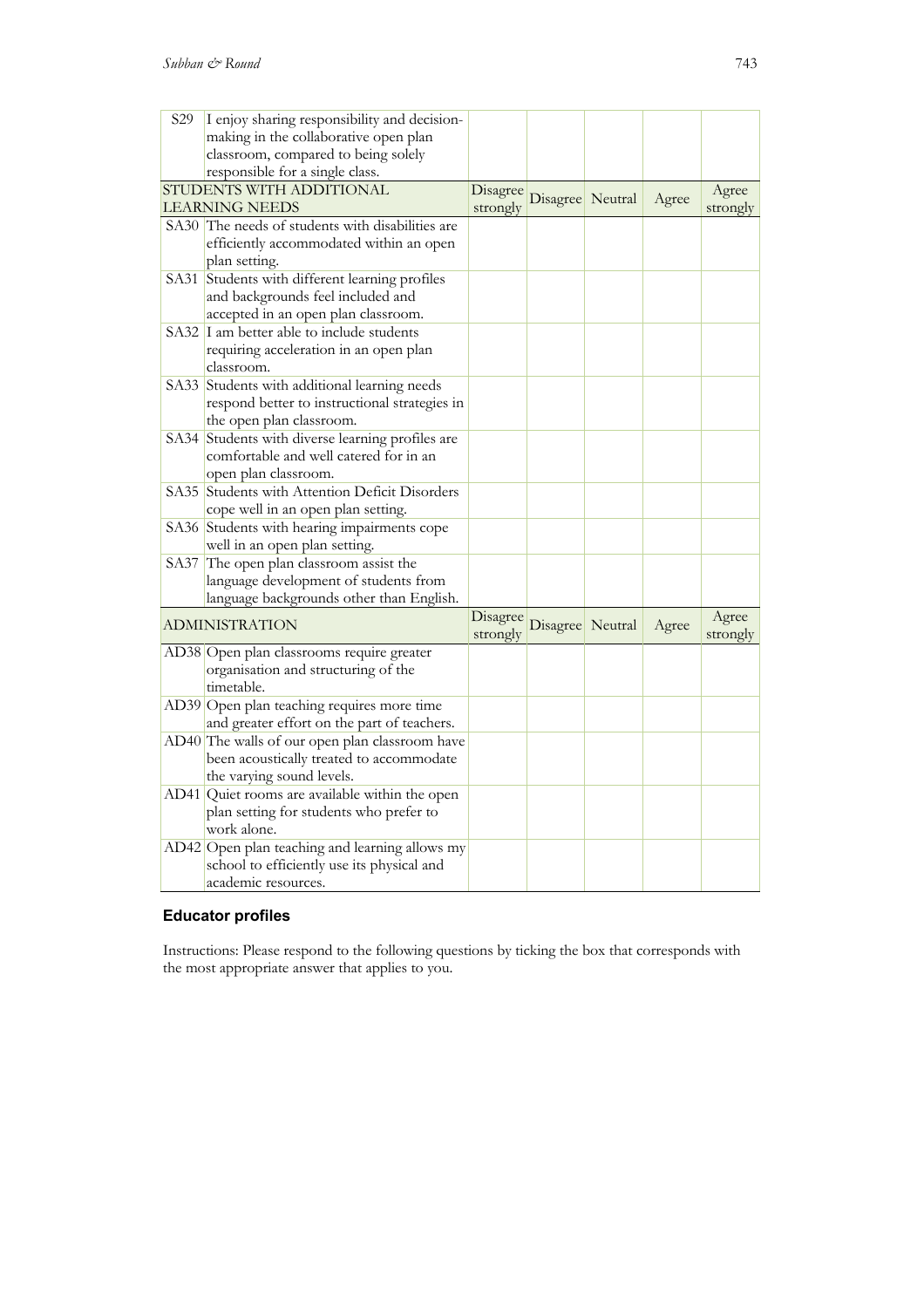| 1 am a |             | Pre-Service Teacher (you don't have to answer questions 5-11)<br>Teacher in service                                                               |                                                                                                                           |
|--------|-------------|---------------------------------------------------------------------------------------------------------------------------------------------------|---------------------------------------------------------------------------------------------------------------------------|
| 1.     | Your gender | Female                                                                                                                                            | Male                                                                                                                      |
| 2.     | Your age is | Below 25 years<br>$25 - 30$ years<br>$31 - 35$ years                                                                                              | $36 - 40$ years<br>Above 40 years                                                                                         |
| 3.     |             | What is your highest level of qualification?<br>Less than Bachelor's degree<br>Bachelor's degree<br>Master's degree                               | <b>Educational Specialist degree</b><br>Doctor of Education<br>Doctor of Philosophy                                       |
| 4.     |             | Which grade do you currently teach or plan to teach?<br>Preschool<br>Grade 1 - Grade 6 (primary)                                                  | Grade 7 – Grade 12 (secondary)                                                                                            |
| 5.     |             | How long have you been in the teaching profession?<br>0-5 years<br>6-10 years<br>11-15 years                                                      | $16-20$ years<br>21-25 years<br>More than 25 years                                                                        |
| 6.     |             | Where is your current school located?<br>Urban/Metropolitan<br>Suburban                                                                           | Rural                                                                                                                     |
| 7.     |             | Tick the boxes that best describe your school.<br>Private<br>Independent<br>State/Government                                                      | Select Entry School<br>Specialist School                                                                                  |
| 8.     |             | Which of the following best describes the size of your school?<br>$1 - 300$<br>$301 - 600$<br>$601 - 900$                                         | $901 - 1200$<br>More than 1200                                                                                            |
| 9.     |             | Which of the following best describes the average class size at your school?<br>Less than 10 students<br>$10 - 20$ students<br>$21 - 30$ students | $31 - 40$ students<br>More than 40 students                                                                               |
| 10.    |             | open plan classroom at your school?<br>$20 - 30$<br>$30 - 40$<br>$40 - 50$                                                                        | What is the total number of students accommodated in your open plan classroom or an<br>$50 - 60$<br>More than 60 students |